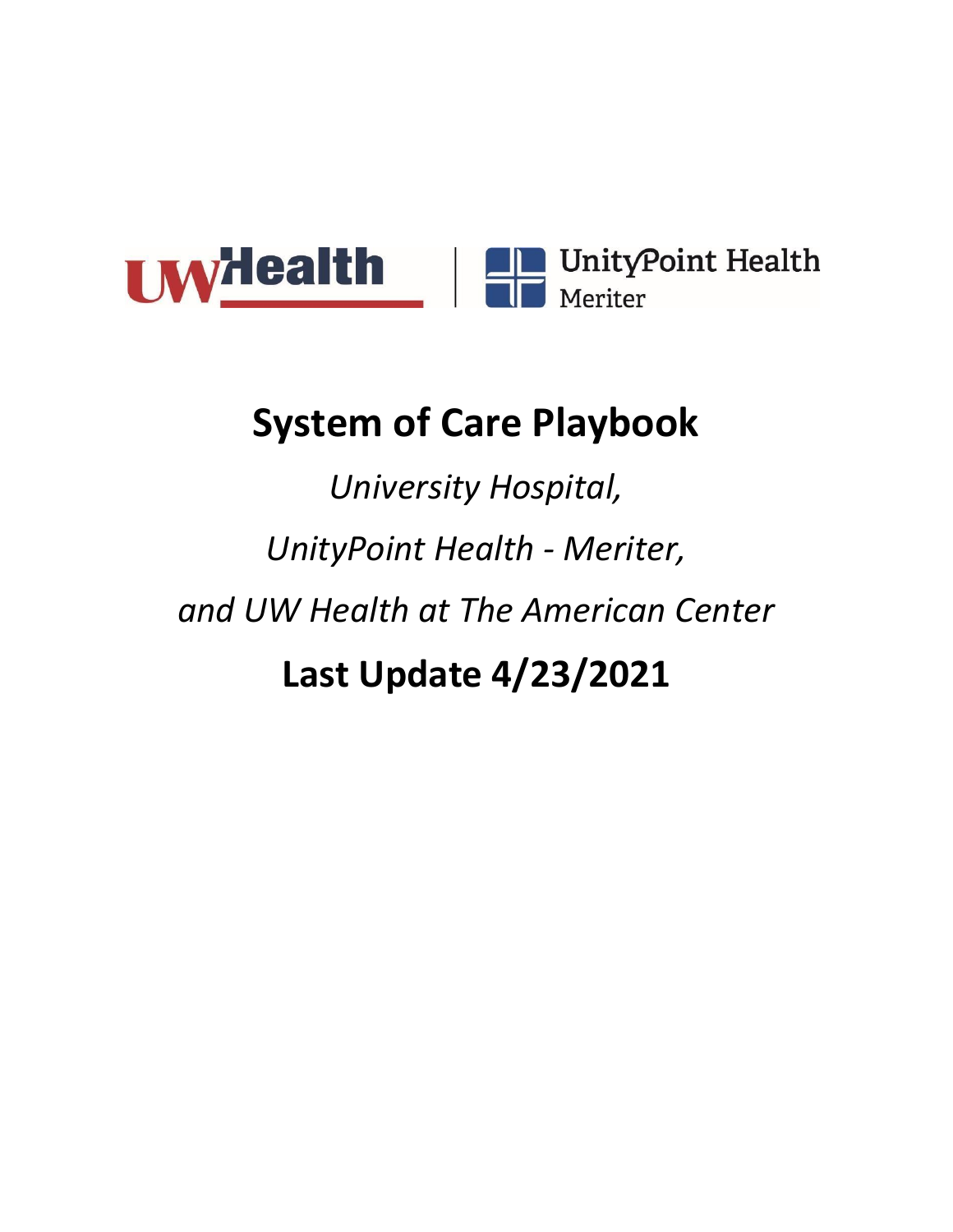#### **Introduction**

The UW Health and UPH-Meriter System of Care is centered on a simple idea: Ensure that our patients get the right care, at the right time, at the right place. While both UW Health and UPH-Meriter hospitals have the capability to treat a wide range of patients at various UW Health and UPH-Meriter locations, this System of Care Playbook was created to provide general guidance on the preferred placement of patients requiring inpatient care within the System of Care.

Any movement of a patient from one location to another will be made in compliance with UW Health and UPH-Meriter policies and applicable laws, including the Emergency Medical Treatment and Labor Act ("EMTALA"). Patients presenting to an Emergency Department with an unstable emergency medical condition will not be transferred out of the Emergency Department unless the patient's emergency medical condition has been resolved or the transfer otherwise complies with hospital policy and applicable law. Deviations from this Playbook should be made if it is in the patient's best interest considering real-time variables and circumstances.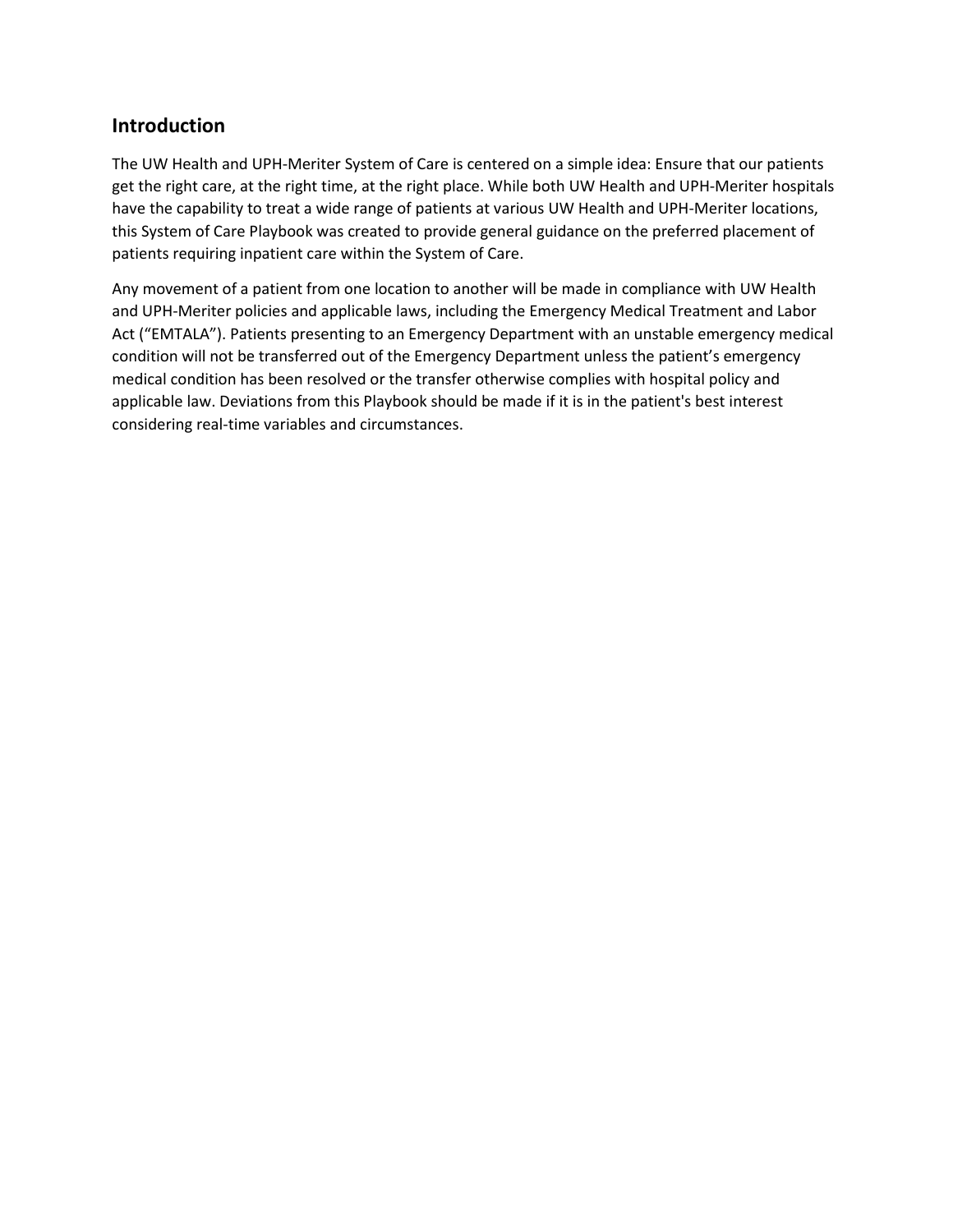# Contents

| Strong preference for TAC/Meriter/UH Hospitalist service with cardiology consult as needed 8 |  |  |
|----------------------------------------------------------------------------------------------|--|--|
|                                                                                              |  |  |
|                                                                                              |  |  |
|                                                                                              |  |  |
|                                                                                              |  |  |
|                                                                                              |  |  |
|                                                                                              |  |  |
|                                                                                              |  |  |
|                                                                                              |  |  |
|                                                                                              |  |  |
|                                                                                              |  |  |
|                                                                                              |  |  |
| XVIII.                                                                                       |  |  |
|                                                                                              |  |  |
|                                                                                              |  |  |
|                                                                                              |  |  |
|                                                                                              |  |  |
| XXIII.                                                                                       |  |  |
| XXIV.                                                                                        |  |  |
| XXVI.                                                                                        |  |  |
|                                                                                              |  |  |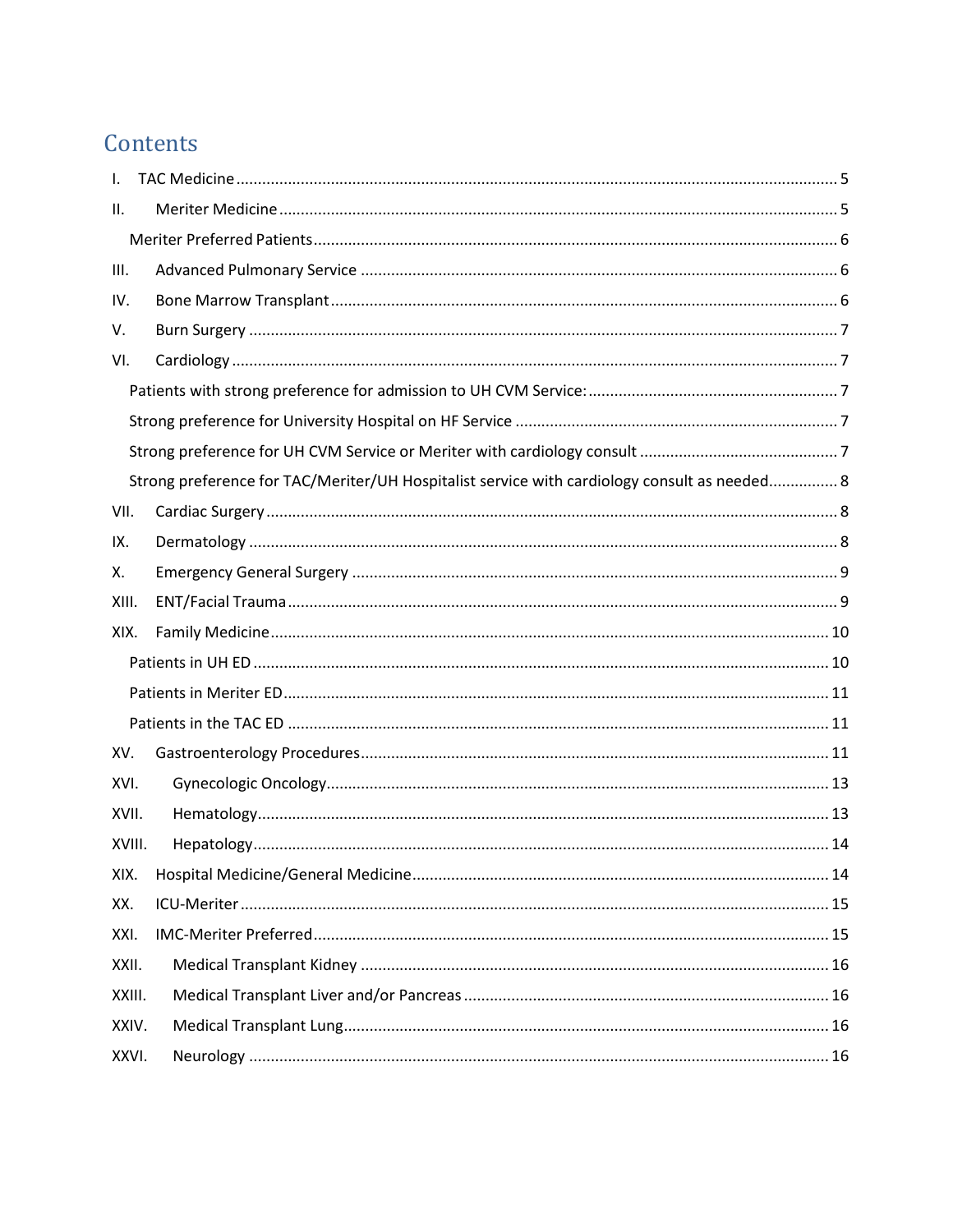| XXVII.   |  |  |  |
|----------|--|--|--|
| XXVIII.  |  |  |  |
| XXIX.    |  |  |  |
|          |  |  |  |
|          |  |  |  |
| XXX.     |  |  |  |
| XXXI.    |  |  |  |
| XXXII.   |  |  |  |
| XXXIII.  |  |  |  |
| XXXIV.   |  |  |  |
| XXXV.    |  |  |  |
| XXXVIII. |  |  |  |
| XXXIX.   |  |  |  |
|          |  |  |  |
|          |  |  |  |
|          |  |  |  |
|          |  |  |  |
|          |  |  |  |
|          |  |  |  |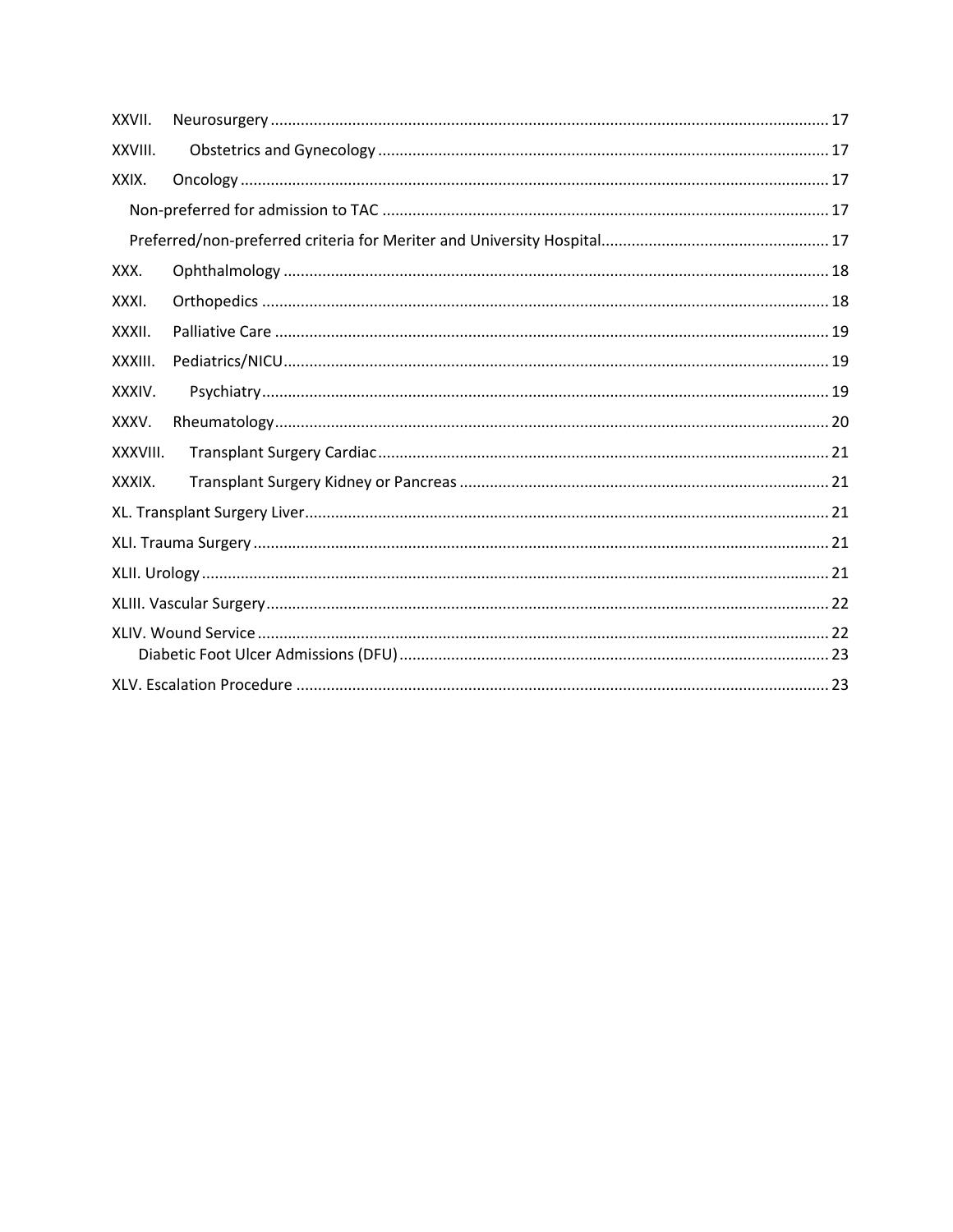**=====================================================================================**

## <span id="page-4-0"></span>I. TAC Medicine

- Strong preference against admission to TAC:
	- Pediatric Patients
	- Dept of Corrections Patients
	- Mendota Mental Health Forensic Patients
	- Heart Failure Service Patients
	- Advanced Pulmonary Patients
	- STEMI Patients
	- Patients needing Ophthalmology
	- Patients needing a stress test on Sat or Sun
	- Patients needing electrophysiology
	- Patients requiring ICU level of care
	- Patients with a trach or chronically ventilated patients
	- Complex withdrawal patients
	- Patients needing psychiatric admission
	- Patients with transplant other than kidney or hematopoietic transplants
	- Patients in active oncological treatment
	- Patients requiring eating disorders consult (prefer UH F6/4 for Hospitalist/Gmed and D4/6 for Family Medicine)
	- Patients requiring GI procedures
	- Patients with neurology consult needs
	- Patients needing inpatient rheumatology consultation
	- Patients needing inpatient dermatology consultation

## <span id="page-4-1"></span>II. Meriter Medicine

Strong preference against admission to Meriter:

- Pediatric Patients (exceptions
- Central Wisconsin Center (CWC) Patients
- Mendota Mental Health Forensic Patients
- Dept of Corrections Patients
- Transplant patients other than renal or renal less than 12 months post op
- Patients admitted for traumatic injuries
- Patients with STEMI
- Pt. requiring Neuro-Endovascular Care
- Patients needing Burn consultation
- Patients undergoing or likely to need liver transplant evaluation
- Patients that are being admitted for cystic fibrosis and patient needing advanced hepatology consultation (see section XI Consultation)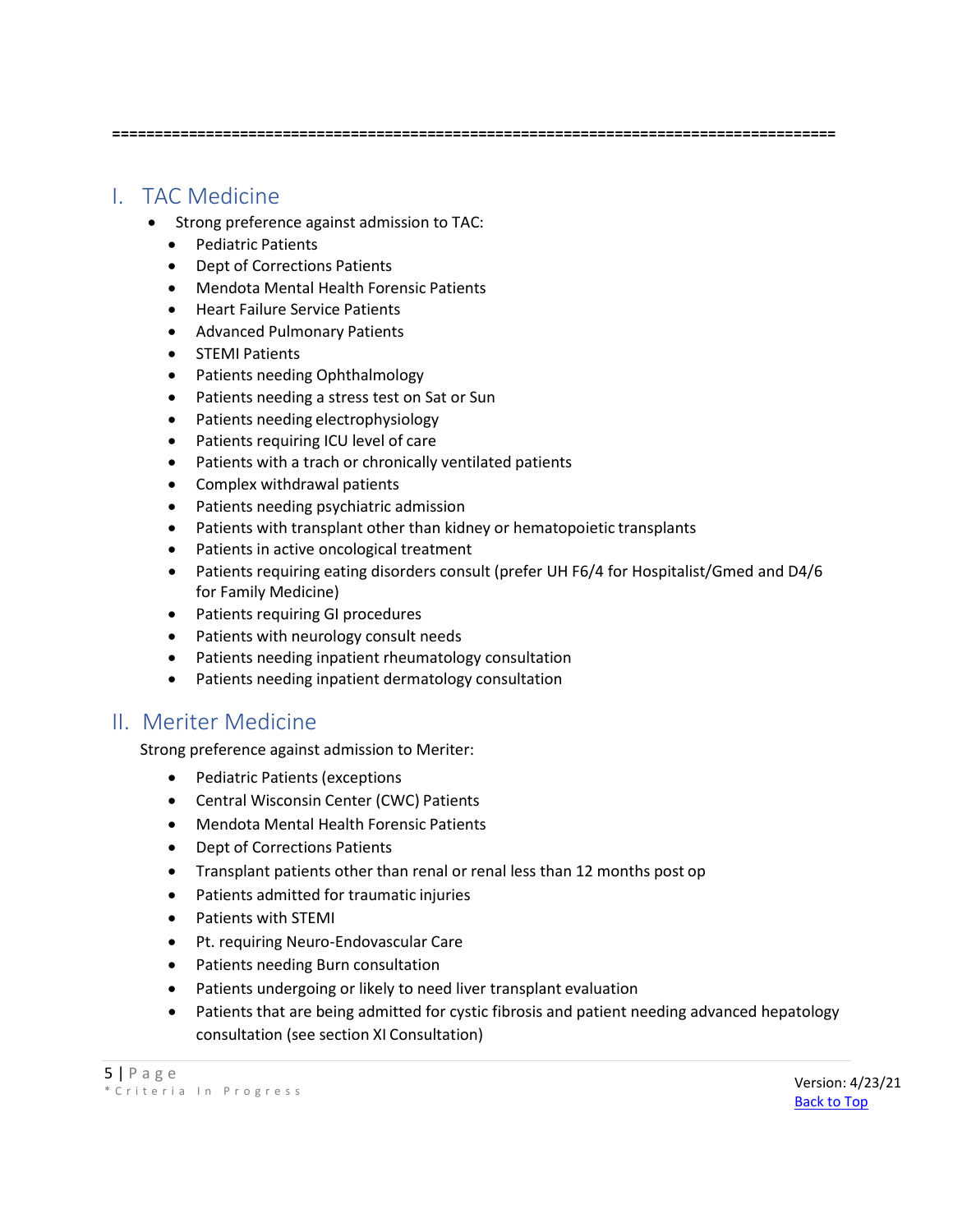- Patients being admitted for pulmonary hypertension on prostaglandins
- Patients requiring eating disorders consult (prefer UH F6/4 for Hospitalist/Gmed and D4/6 for Family Medicine)
- Aneurysm Subarachnoid Hemorrhage
- Plasmapheresis that specifically requires cell separation i.e. sickle cell and leukophoresisis is not available at Meriter. Other plasma exchange is available at Meriter in consult with Nephrology (see XX. ICU-Meriter)
- OB/GYN patients under the age of 18 who are not pregnant are strongly preferred forAFCH

#### <span id="page-5-0"></span>Meriter Preferred Patients

- Patients with a GI problem followed by gastroenterology at Meriter not meeting GI procedure exclusion criteria
	- o **Antonio Bosch**
	- o **Siobahn Byrne**
	- o **Bryan Magenheim**
	- o **Jay Stangl**
	- o **John Williams**
- Patients being admitted with oncology related problem followed by oncology at 1 S Park
	- o **Dr. Rob Hegeman**
	- o **Dr. David Hei**
	- o **Dr. Mike Huie**
	- o **Dr. Saurabh Rajguru**
	- o **Dr. Amy Stella**
- Meriter can provide IMC level of care. Meriter can provide most ICU level of care.

## <span id="page-5-1"></span>III. Advanced Pulmonary Service

- Strong preference against admission to TAC or Meriter Hospitalist services:
	- o Patients who carry a diagnosis of Cystic Fibrosis
	- o Patients with Pulmonary Hypertension on prostanoids
	- o Patients post lung transplant
- Some patients with chest tubes can be managed at Meriter (see thoracic surgery)
- Patients under the age of 18 are strongly preferred for AFCH

#### <span id="page-5-2"></span>IV. Bone Marrow Transplant

- Strong preference against for admission to TAC or Meriter
- Patients under the age of 18 are strongly preferred for AFCH
	- $\circ$  All autologous stem cell transplant patients who have myeloma (To BMT if <100 days and to hematology if > 100 days)
	- o All autologous stem cell transplant patients for lymphoma < 1 year fromtransplant (To BMT if < 100 days and to hematology if > 100 days)
	- o All allogeneic stem cell transplant patients
	- $\circ$  All recipients of CAR T-cell therapy < 1 year (To BMT if < 8 weeks and to Hematology if > 8 weeks)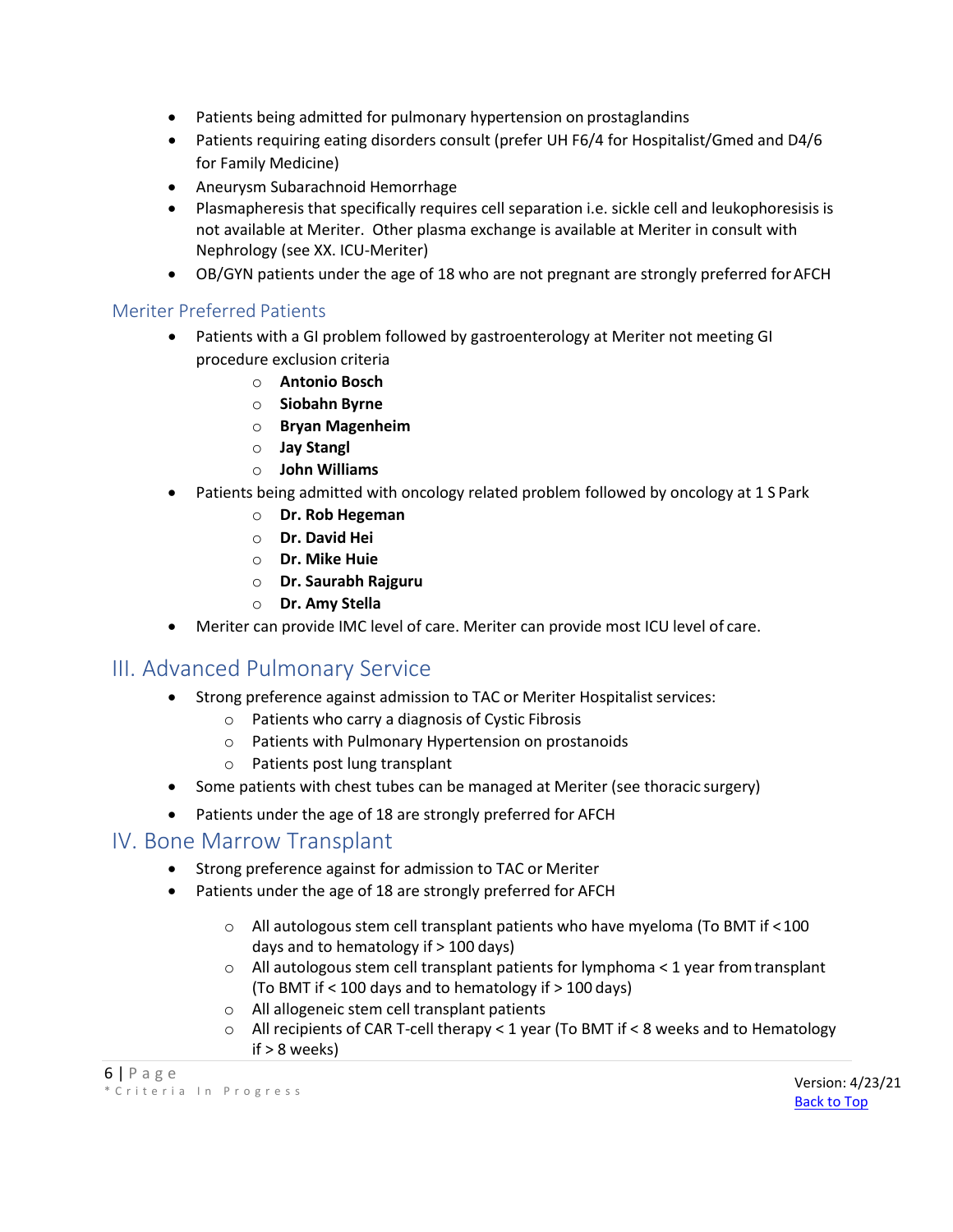## <span id="page-6-0"></span>V. Burn Surgery

• All patients being admitted for burn care should preferentially be admitted to UH

## <span id="page-6-1"></span>VI. Cardiology

#### <span id="page-6-2"></span>Patients with strong preference for admission to UH CVM Service:

- ST Segment Elevation Myocardial Infarction (STEMI).
- High Risk Non-ST Elevation Acute Coronary Syndromes (e.g. hemodynamic or electrical instability, ongoing chest pain despite initiation of medical therapy, decompensated HF).
- Post Cardiac Arrest from presumed cardiac etiology (e.g. VT/VF arrest with ROSC, concern for ischemia or primary arrhythmia as the cause of the arrest).
- Cardiogenic Shock
- VT Storm, Complex VT ablations
- Complex, residual adult congenital disease single ventricle physiology: If these patients need inpatient care, they will be admitted to the CVM Service on F4/5 or F4/M5 regardless of reason for admission.
- PE patients with indication for treatment with catheter-based treatment/catheter-based lysis (based on assessment by UW PERT).
- CAD patients in need of PCI with known high-risk anatomy or in need of brachytherapy.
- CAD patients in need of medical optimization prior to surgical revascularization.
- Laser-assisted device and lead extractions.
- Device infections (unless it has already been determined to pursue more of a palliative approach - leave device in place and pursue medical therapy).

#### <span id="page-6-3"></span>Strong preference for University Hospital on HF Service

- S/p Heart Transplant or LVAD or patients currently listed for heart transplant.
- Patients actively being evaluated for heart transplant or LVAD.
- HF patients (followed longitudinally in the HF clinic) that are critically ill and require admission to the cardiac ICU.
- The Cardiology Triage provider may ask the HF service to admit HFrEF patients on a case–bycase review based on the service census and acuity of the inpatient teams.

#### <span id="page-6-4"></span>Strong preference for UH CVM Service or Meriter with cardiology consult

- Intermediate or Low Risk Non-ST Elevation Acute Coronary Syndromes.
- Acute decompensated heart failure with reduced ejection fraction (EF ≤ 40%)
- Acute decompensated heart failure with preserved ejection fraction (EF > 40%) driven by valvular disease or a new and/or uncontrolled arrhythmia.
- Syncope thought to be related to an arrhythmia, ischemia, or structural heart disease.
- Pericardial tamponade.
- Supraventricular tachycardia requiring admission, other than atrial fibrillation, as a primary diagnosis, without significant acute co-morbid medical conditions. (Most SVT cases may safely be discharged from the ED with outpatient cardiovascular evaluation and followup.)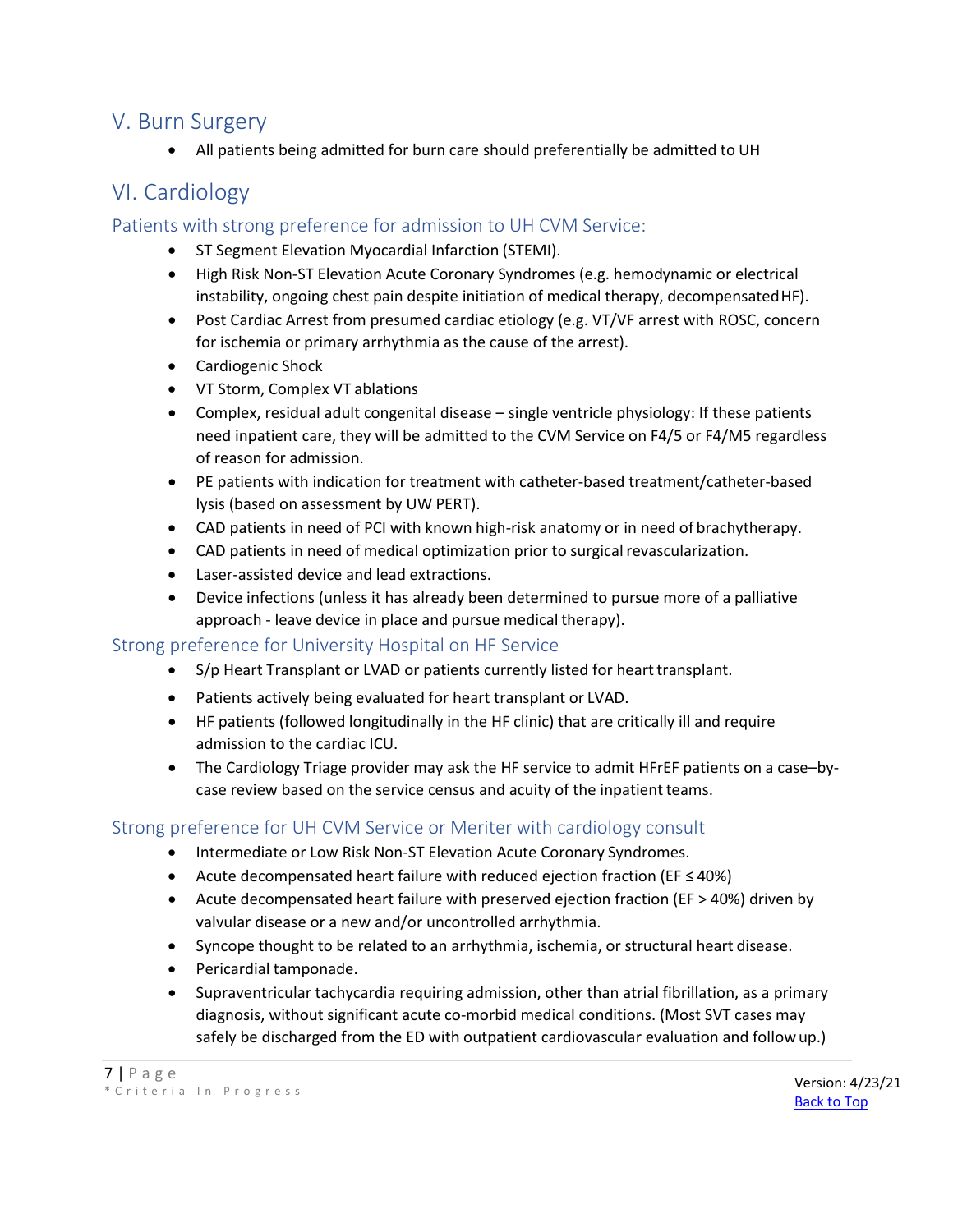- Patient post-cardiac procedure with vascular accessissues/complications.
- Significant Brady-arrhythmia requiring temporary pacing (Mobitz type II, complete heart block, profound sinus bradycardia associated with hypotension). Patients that may need an urgent pacemaker can be considered for admission to UPM on limited basis, especially if presenting to the ED at Meriter. This will be determined by the Cardiology Triage Provider in collaboration with the Interventional Cardiology team.
- Endocarditis complicated by heart failure, prosthetic valve involvement, left sided vegetation >1cm, and/or abscess. For outside transfers, the UW Health Triage Cardiologists should be involved in each case of known endocarditis with these potential surgical indications to help decide on patient placement (UH vs Meriter). At UH, these patients will be admitted to CVM service for medical optimization prior to surgery. At Meriter, these patients will be managed by Hospital Medicine with a cardiology consult and the CVM consult team will directly communicate the specifics of the case to the CT surgical team to determine timing/location of CT surgical consult and to determine if transfer to UW is warranted.

## <span id="page-7-0"></span>Strong preference for TAC/Meriter/UH Hospitalist service with cardiology consult as needed

- Type 2 myocardial infarction patients.
- Atrial fibrillation without underlying structural heart disease
- Acute decompensated heart failure with preserved ejection fraction (EF > 40%) without valvular disease or a new and/or uncontrolled arrhythmia.
- Endocarditis with none of the following: heart failure, prosthetic valve involvement, left sided vegetation >1cm, or abscess.
- Syncope NOT thought to be related to an arrhythmia, ischemia, or structural heart disease.
- Patients under the age of 18 are strongly preferred for AFCH

## <span id="page-7-1"></span>VII. Cardiac Surgery

- Any patient requiring the services of cardiac surgery should with strong preference be admitted to UH.
- Patients under the age of 18 are strongly preferred for AFCH

## VIII. Colo-Rectal Surgery\*

## <span id="page-7-2"></span>IX. Dermatology

- Patients being admitted with the following dermatological conditions should be preferentially admitted to University hospital
	- Drug Rash with Eosinophilia and Systemic Symptoms (DRESS)
	- Steven Johnson Syndrome (SJS)
	- Toxic Epidermal Necrolysis(TEN)
	- Staphylococcal scalded skin syndrome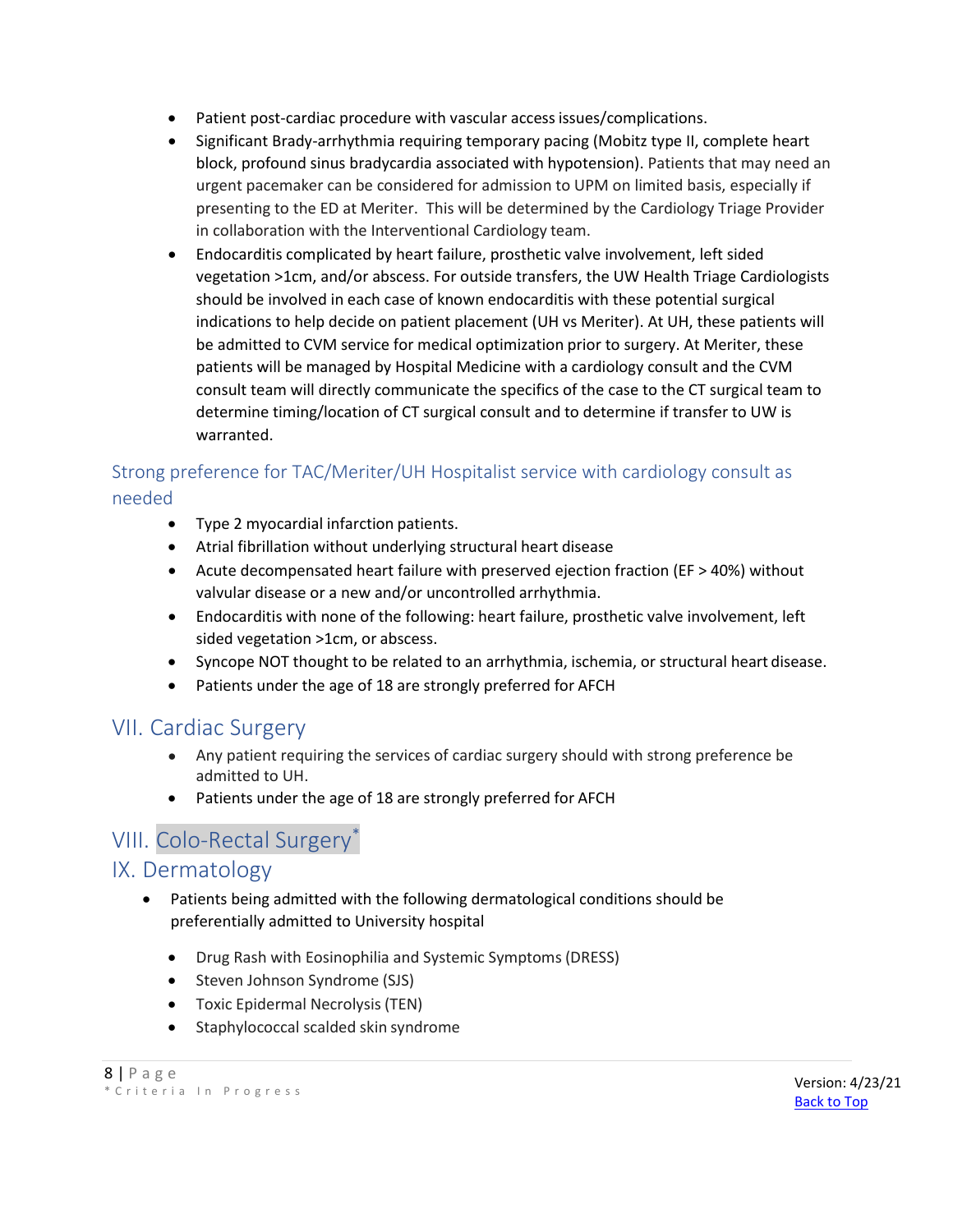- Pemphigus
- Pemphigoid
- Pyoderma gangrenosum
- Other conditions such as vasculitis that would require intensive multi-specialty workup (discuss with dermatology on call prior to location assignment)
- Meriter may be preferred for other secondary skin conditions or admissions for wet wraps (erythrodermic eczema or psoriasis)
- Telederm is available at TAC but can be logistically difficult. If TAC placement is considered, please discuss with dermatology on call prior to placement.
- Patients under the age of 18 are strongly preferred for AFCH

## <span id="page-8-0"></span>X. Emergency General Surgery

- Preference for Routing Referrals to University Hospital EGS
	- $\circ$  Referral calls from community hospitals and clinics should be preferentially routed to EGS on call at University Hospital. The EGS surgeon has the option to accept in transfer to UH, preferentially route to Emergency Surgery at Meriter or, in cases where the referring physician wishes a consultation but not transfer, can provide consultative services
	- $\circ$  Referrals received for clinically stable patients with paraesophageal or hiatal hernias should be referred directly to Minimally Invasive Surgery
	- $\circ$  Post-bariatric patients with surgical complications should be referred initially to Minimally Invasive Surgery, with the understanding that in some circumstances the decision will be made to route to EGS after consultation
- Preference for Routing Referrals to Meriter Hospital EGS
	- o Referral calls from The American Center should be preferentially routed to EGS on call at Meriter
	- o Any referring physician who requests to refer a general surgery issue to Meriter should be routed to the EGS surgeon at Meriter

## XI. XI. Endocrine Surgery\*

## XII. Endocrinology\*

## <span id="page-8-1"></span>XIII. ENT/Facial Trauma

Patients with preference for admission to UH

- Patients with head and neck injuries secondary to trauma requiring facial trauma evaluation and/or treatment.
- Patients with head and neck injuries requiring complex airway management
- Patients with primary or secondary head or neck conditions not typically amendable to

```
9 | P a g e
* C r i t e r i a I n P r o g r e s s
```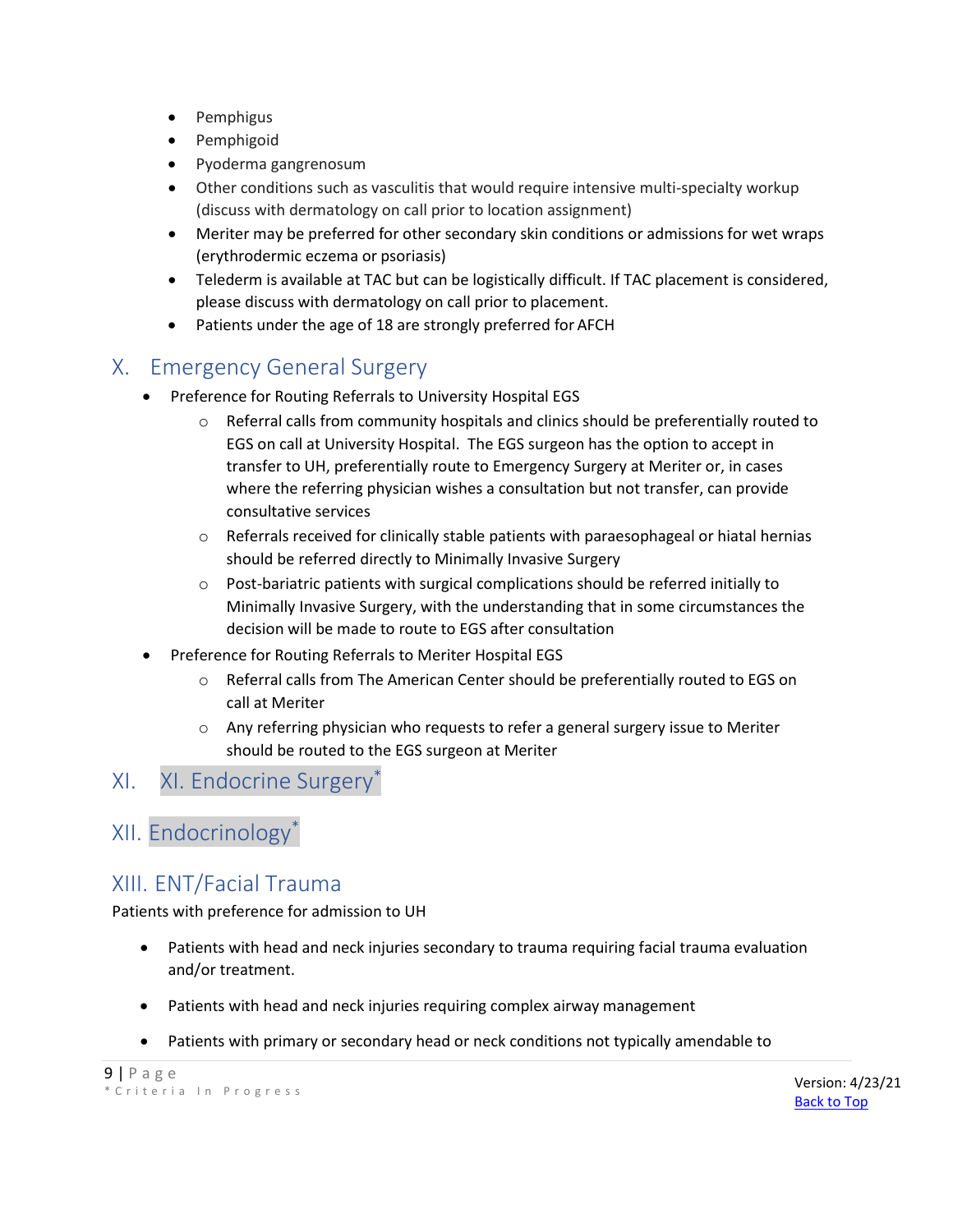outpatient or emergency department treatment and discharge. Examples include but are not limited to:

- o Ludwigs angina
- o Buccal space infection
- o Parapharyngeal space infections

Patients with preference for admission to Meriter

- Patients with a secondary head or neck conditions requiring evaluation or treatment by otolaryngology that would typically be managed in an outpatient or emergency department setting who are being admitted for an unrelated primary reason. Examples include but are not limited to"
	- o Sinusitis
	- o Epistaxis
	- o Peritonsillar abscess

Patients with primary or secondary head and neck conditions requiring otolaryngology evaluation and treatment should not be preferentially admitted to The American Center.

#### <span id="page-9-0"></span>XIX. Family Medicine

• Patients under the age of 18 are strongly preferred for AFCH Regional and Clinic Calls to the Access Center

- Patients with a PCP in UW Family Medicine Residency Clinics[\(Link\)](https://uconnect.wisc.edu/clinical/tools-resources/admitting-providers/resources/name-48649-en.file) should be preferentially admitted to UH unless:
	- o UW Family Medicine Service is capped
		- Patient list >13 from 7a-6p
		- Patient list >15 from 6p-7a
	- o UW General Medical Census is Red
	- o If any of the above criteria are met the patient may be better served by admission to TAC or Meriter hospitalist service if not meeting other nonpreferred criteria for those sites
- Patients with a Family Medicine PCP not in a residency clinic in the above link needing general medicine admission should preferentially be admitted to a TAC or Meriter Hospitalist Service instead of UH FM unless the following in which case University Hospital Family Medicine may be preferred:
	- o The UW general care census is green and
	- o The UW family medicine service is open (not capped) and
	- o The Family Medicine PCP has a specific reason for placement at UH and
	- o The patient does not meet exclusion criteria for admission to TAC or Meriter

#### <span id="page-9-1"></span>Patients in UH ED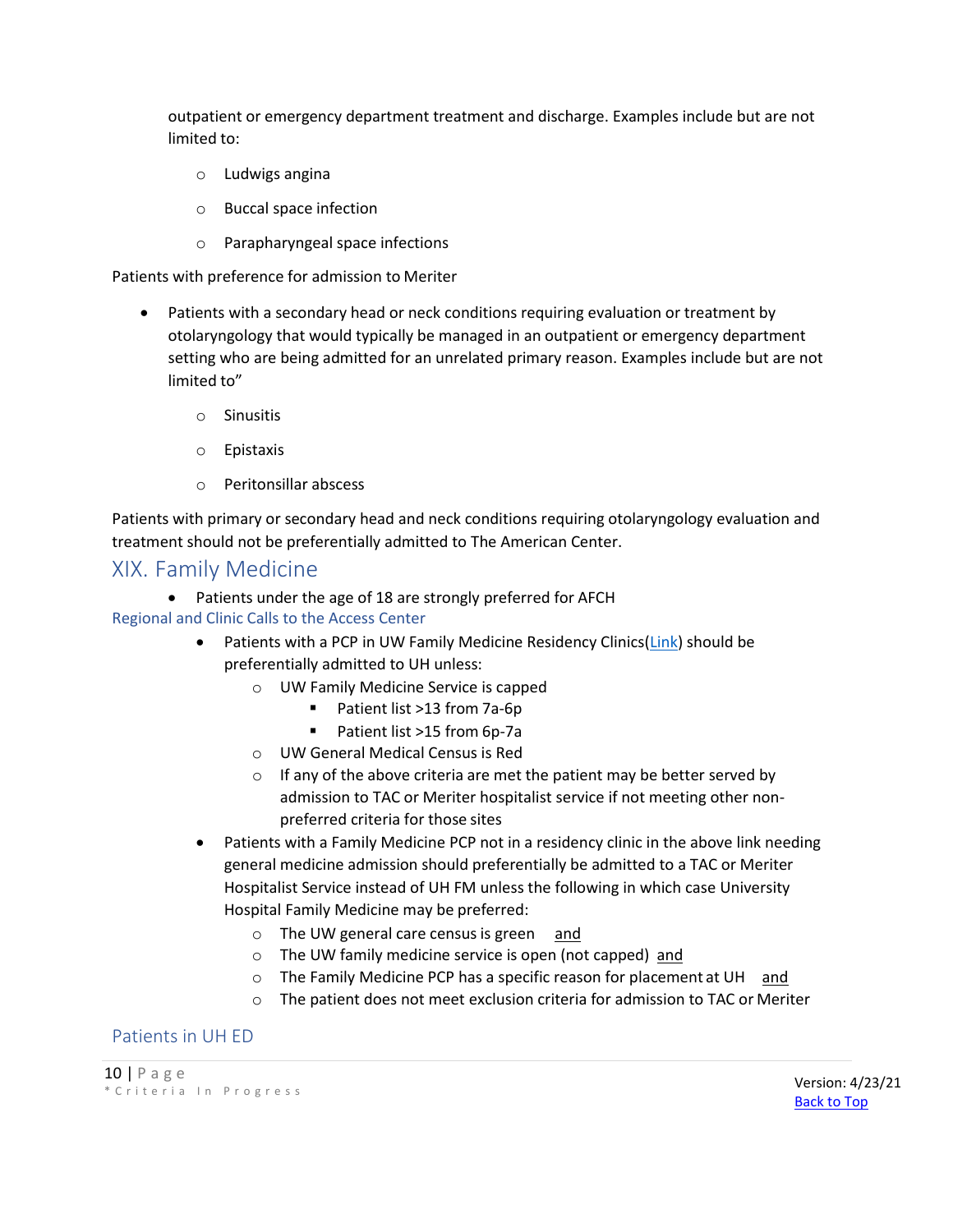- Patients with a PCP in UW Family Medicine Residency Clinics (Northeast, Belleville, Verona, and ACHC Wingra) should preferentially be admitted to UH unless:
	- $\circ$  UW Family Medicine Service is capped<sup>5</sup>
		- Patient list >13 from 7a-6p
		- Patient list >15 from 6p-7a
	- o UW General Medical Census is Red

If any of the above criteria are met the patient may be better served by admission to TAC or Meriter hospitalist service if not meeting other not preferred criteria for those sites

- If UH Census is Green and FM is not capped, anticipate admission to UH if the patient is seen at one of the four residency clinics. If patient is seen at one of the other FM-related clinics, consider transfer to TAC and/or Meriter as appropriate first.
- If UH Census is Yellow or Red, consider transfer to TAC and/or Meriter on all FMpatients as appropriate first.
- If patient is eligible for TAC/Meriter but the facilities are unable to accommodate this need or patient refuses, may consider admitting to FM regardless of census if theyare not capped. If patient needs a UW-exclusive specialty consult, patient can also be primarily admitted to the FM team if seen at one of the 16 [clinics.](https://uconnect.wisc.edu/clinical/tools-resources/admitting-providers/resources/name-48649-en.file)

#### <span id="page-10-0"></span>Patients in Meriter ED

- Family Medicine patients seen in the Meriter ED who require general medical admission should preferentially be admitted to Meriter or TAC unless otherwise meeting Meriter general medicine or TAC non-preferred criteria
- If capacity constraints may delay admission at Meriter then preferentially follow the process for "Patients in UH ED"

#### <span id="page-10-1"></span>Patients in the TAC ED

- Family Medicine patients seen in the TAC ED who require general medical admission should preferentially be admitted to TAC unless meeting TAC general medicine exclusion non-preferred criteria. Consider Meriter unless meeting Meriter general medicine exclusion criteria.
- If capacity constraints may delay admission at TAC, then preferentially follow the process for "Patients in UH ED"

## <span id="page-10-2"></span>XV. Gastroenterology Procedures

- Patients under the age of 18 are strongly preferred for AFCH
- No patients requiring GI intervention should preferentially be admitted to TAC
- Patients can be preferentially admitted to Meriter unless one of the non-preferred criteria are met:
	- o Need for Endoscopic Ultrasound

<sup>5</sup> Any "cap" referenced in this Playbook reflects a preference and there may be situations where the "cap" is exceeded. For example, patients presenting to the UH ED with unstable emergency medical conditions requiring admission will be admitted to UH despite a cap if UH has the capability and capacity to treat the patient.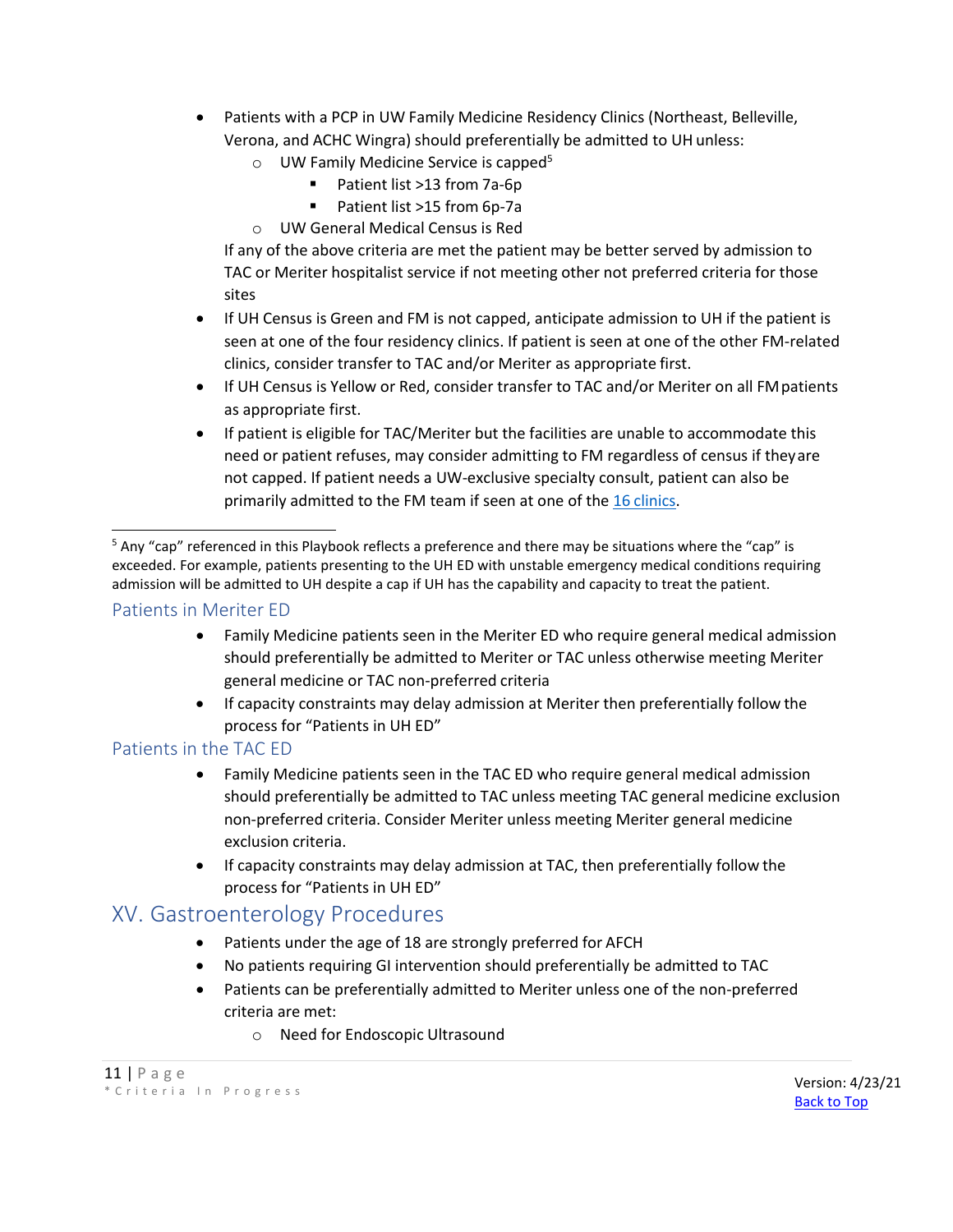- o Liver patient with active variceal bleed
- o Liver transplant patient with active GI bleed
- o Pt. who may needs TIPS
- o Pt. with known or suspected variceal bleeding
- o Recurrent GI bleed patients who made need a double balloon procedure for obscure bleeding
- o Pt. with Tephlitis
- o Pt. on research protocols/medications related to IBD treatment
- *The patients with the following should be discussed with the on-call GI attending provider before admission to a hospitalist service to determine best care.*
	- o *Patients who will require an ERCP should be discussed with GI on call attending prior to determining preferred admission site.*
		- *Patients being transferred from outside hospitals, UW ER or TACER*
			- *Weekdays 8-5 AM contact assigned ERCP attending*
				- *Weekday nights contact on all attending*
				- *Weekend Fri 5 PM – Monday 8 AM contact ERCP on call*
		- *admitted thru Meriter ER*
			- *Contact Meriter attending*
			- *Weekday nights contact on call attending*
	- o Patients being admitted for IBD related concerns should be discussed with the GI attending on call prior to placement.
		- IBD patients requiring admission for IBD related issues should preferentially be admitted to the location that their IBD gastroenterologist practices at. This will preferentially be UH except for patients followed by Meriter based GI in which case Meriter is the preferred admission site for:
			- o **Antonio Bosch**
			- o **Siobahn Byrne**
			- o **Bryan Magenheim**
			- o **Jay Stangl**
			- o **John Williams**
		- IBD patients requiring surgery may be preferred for Meriter if Dr. King is available to perform the needed intervention. GI attending provider will discuss case with Dr. King. If not available IBD patients requiring surgery should preferentially be admitted to UH.
	- o Patients with IBD with abscess on imaging may be managed at Meriter if IR resources are available, otherwise will require admission at UH. Discuss case with GI attending on call provider
- In times when capacity constraints or other factors may affect placement of patients based on this guideline contact the GI attending provider, as they will help problem solve to meet the needs of our patients where we can provide the best most timely care.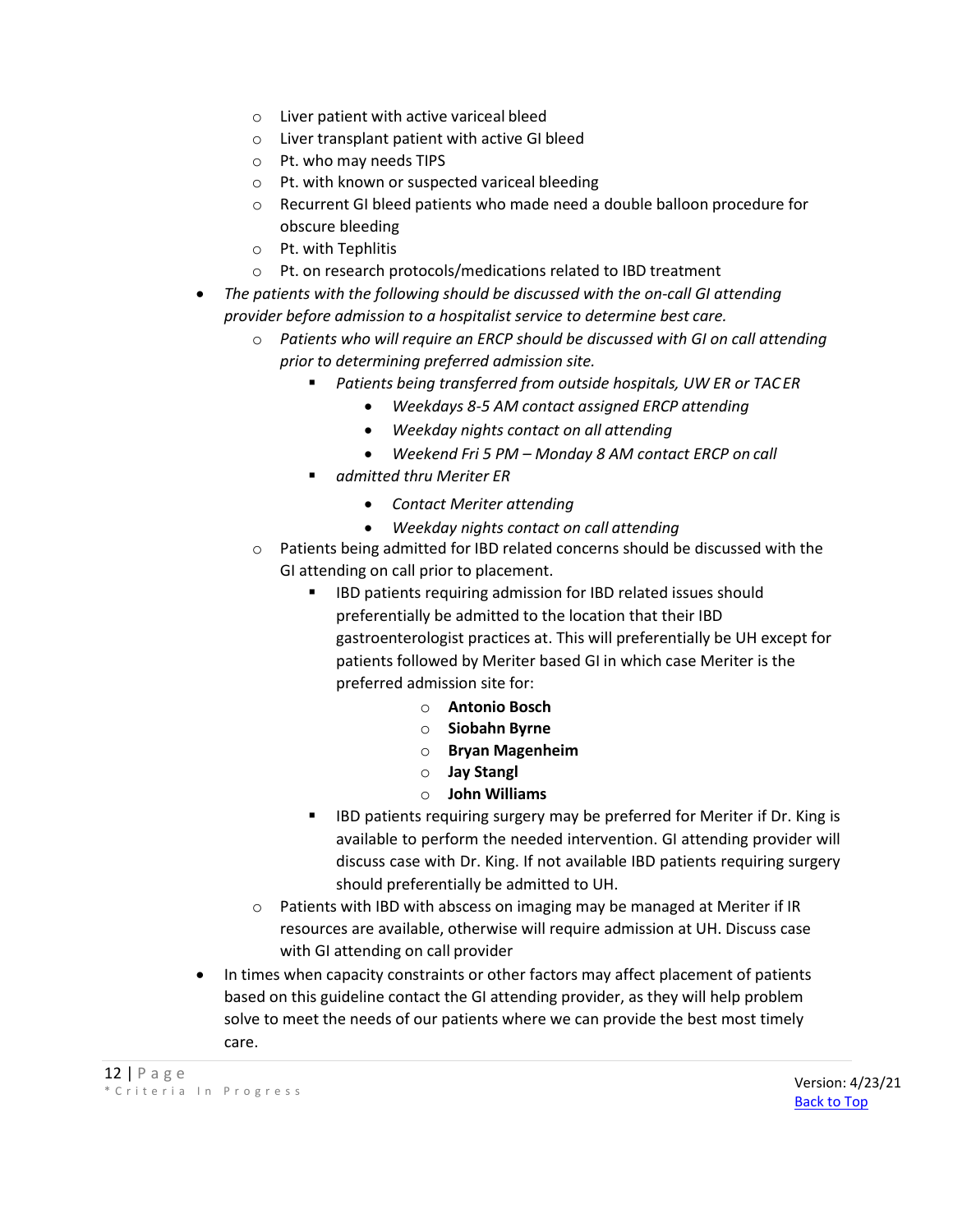## <span id="page-12-0"></span>XVI.Gynecologic Oncology

- Patients under the age of 18 are strongly preferred for AFCH
- All patients being admitted for care related to their known or suspected gynecological malignancy should preferentially be admitted at UH

## <span id="page-12-1"></span>XVII. Hematology

- Patients under the age of 18 are strongly preferred for AFCH
- Non-preferred criteria for admission to TAC and Meriter
	- o Any patient receiving treatment for a heme malignancy with the previous year
	- o Any patient with suspected recurrence of their malignancy
	- o Any patient suspected of microangiopathic hemolytic anemia (TTP,HUS)
- Any patient with active autoimmune hemolytic anemia or thrombocytopenic purpura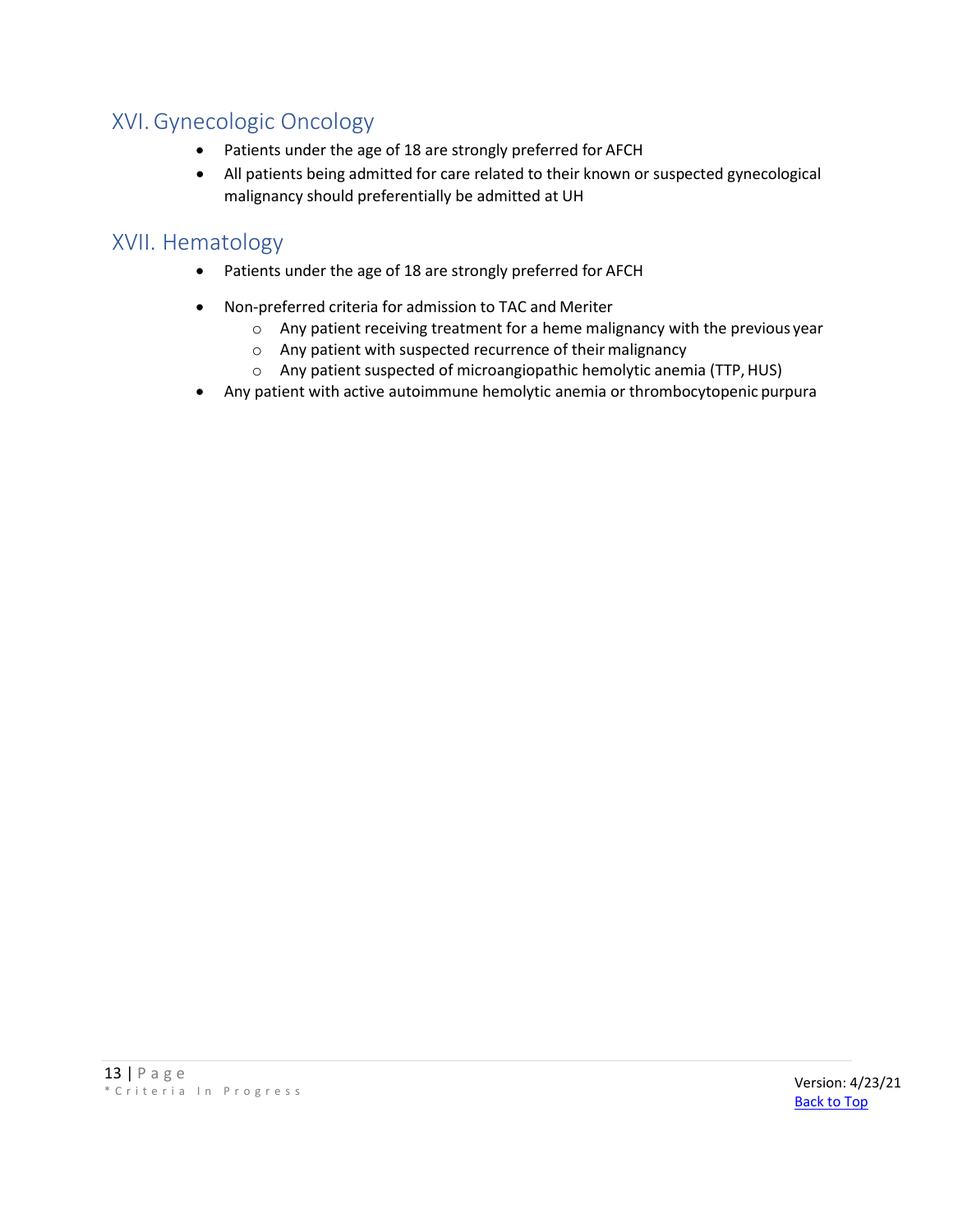## <span id="page-13-0"></span>XVIII. Hepatology

Patients under the age of 18 are strongly preferred for AFCH

University Hospital strongly preferred (Liver Transplant Service or General Medicine with Liver Consult):

- o All Liver Transplant Recipients
	- EXCEPTION Stable liver transplant recipients with good graft function admitted for non-transplant related indication
- o Patient with known cirrhosis AND
	- Waitlisted for Liver Transplant and MELD > 25
	- ▪
	- Under evaluation for Liver Transplantation and MELD > 25
	- Referral for Liver Transplant Evaluation
	- GI bleeding
		- Known history of varices OR likely varices AND hemodynamically significant upper gastrointestinal hemorrhage (SBP < 80, tachycardic, likely heading to ICU status or may needTIPS)
- o Hepatic tumors
	- Any patient with a known or suspected primary hepatic tumor (HCC or cholangiocarcinoma
- o Acute Liver Failure
	- ALT/AST > 500, INR > 1.5, and hepatic encephalopathy

Patients below will likely be strongly preferred for admission to UH, however if admission to Meriter or TAC is being considered for other reasons hepatology on call should be contacted to discuss the case prior to location assignment to ensure best care can be provided.

- $\circ$  Meriter preferred for Acute Liver Injury (new injury) not suspected secondary to viral hepatitis – Defined as ALT and/or AST > 500 without a previous history of liver problem and no evidence of biliary obstruction and no hepatic encephalopathy
	- Primary reason for admission is liver related
	- Jaundice
	- Acetaminophen ingestion (known or suspected)
- Patients not meeting the criteria above can be preferentially admitted to Meriter or TAC
- Patients should not preferentially be admitted to TAC if they have a known liverissue that will require Hepatology subspecialty consultation

## <span id="page-13-1"></span>XIX. Hospital Medicine/General Medicine

- Patients under the age of 18 are strongly preferred for AFCH
- Patients with need for acute admission due to a medical problem or a combination of active medical and surgical problems, AND
- Patients are not better served on a medical or surgical specialty service (see preferred /non-preferred criteria in this playbook)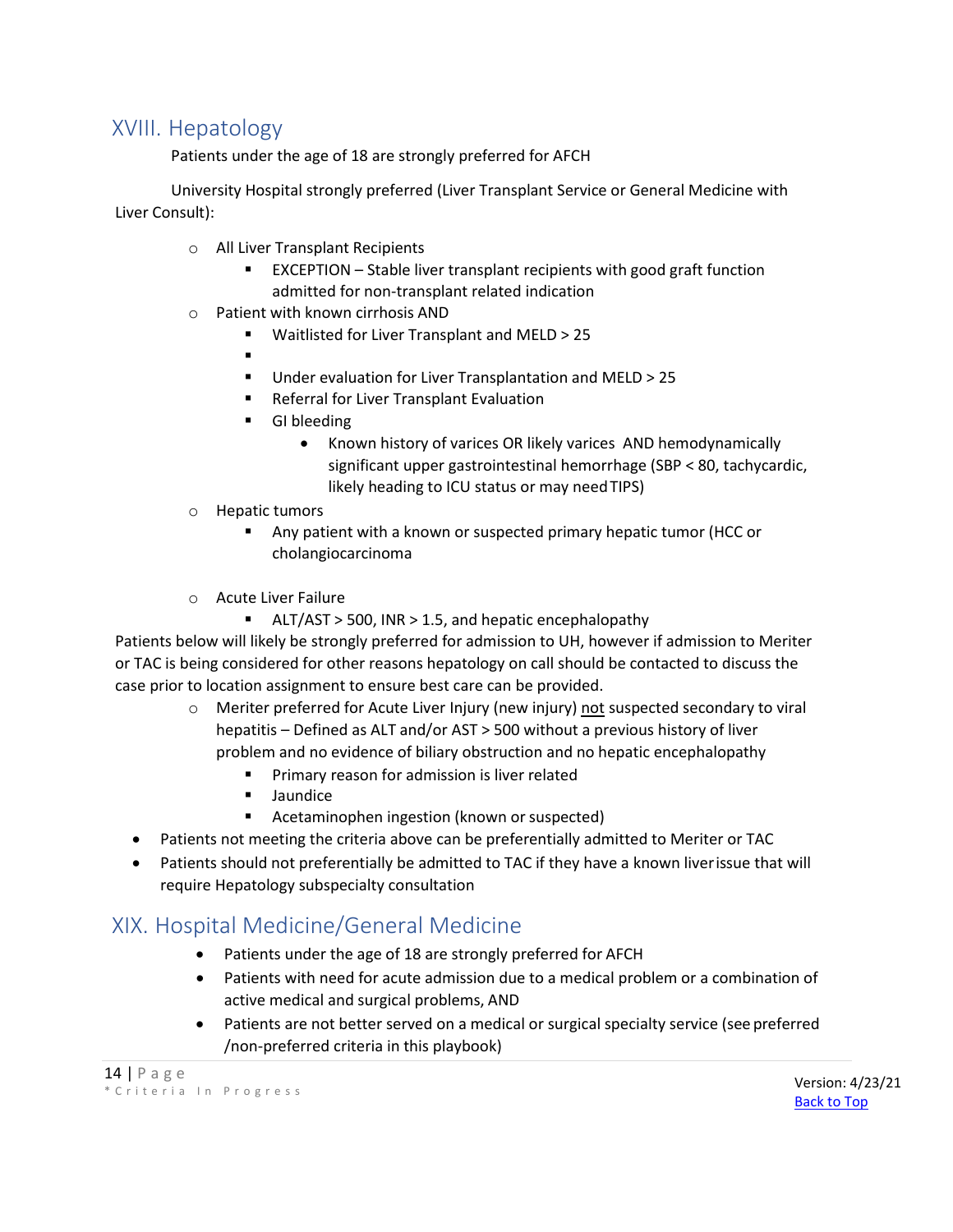• Patients recently admitted to a specific Hospital/General Medicine service should be readmitted if the same care team, attending physician, and location (i.e. should "bounce back") as long as a strong argument can be made that the patient's care will benefit from continuity. If the desired admitting location is currently in red status, the patient should preferentially be admitted to another UW Health location unless they are meeting non-preferred criteria.

## <span id="page-14-0"></span>XX. ICU-Meriter

- Strong non-preferred list for the ICU:
	- o Patients needing:
		- Post cardiac arrest with underlying cardiac etiology
		- Transplant or have had a transplant within the last 90 days
		- Cardiac Surgery
		- ECMO/Ventricular assist device (essentially, any invasive cardiac support that is more than an intra-aortic balloon pump- IABP)
		- TIPS procedure
		- Care due to severe burns
		- Endovascular CNS intervention due to a subarachnoid hemorrhage or endovascular thrombectomy
		- Care for traumatic injuries or ongoing care related to mechanisms of injury except in the case of:
			- necessary stabilization of critically ill patients prior to transfer
			- isolated traumatic brain injuries with neurosurgical consultation
		- Conditions requiring cell separation, ie sickle cell and leukopheresis.
		- Patients with Wegener's Granulomatosis or Granulomatosis with polyangiitis requiring plasmapheresis
- Preferred criteria
	- o Patients under the age of 18 who are pregnant and require ICU level of care are preferred for the Meriter ICU in most cases
	- $\circ$  In addition to caring for hemodynamically unstable patients, Meriter also takes patients who need:
		- IABP
		- Therapeutic Plasma Exchange (aka PLEX aka: plasmaexchange, aka: apheresis) Under nephrology direction, is provided for conditions including neurology, hematology, rheumatology, pulmonary, triglyceride removal, toxin removal and renal function. Cell separation is not available for Sickle cell disease
		- Continuous renal replacement therapy
		- ICP monitoring/ventriculostomy drains
		- Targeted Temperature Management
		- Proning therapy/Rotoprone

## <span id="page-14-1"></span>XXI. IMC-Meriter Preferred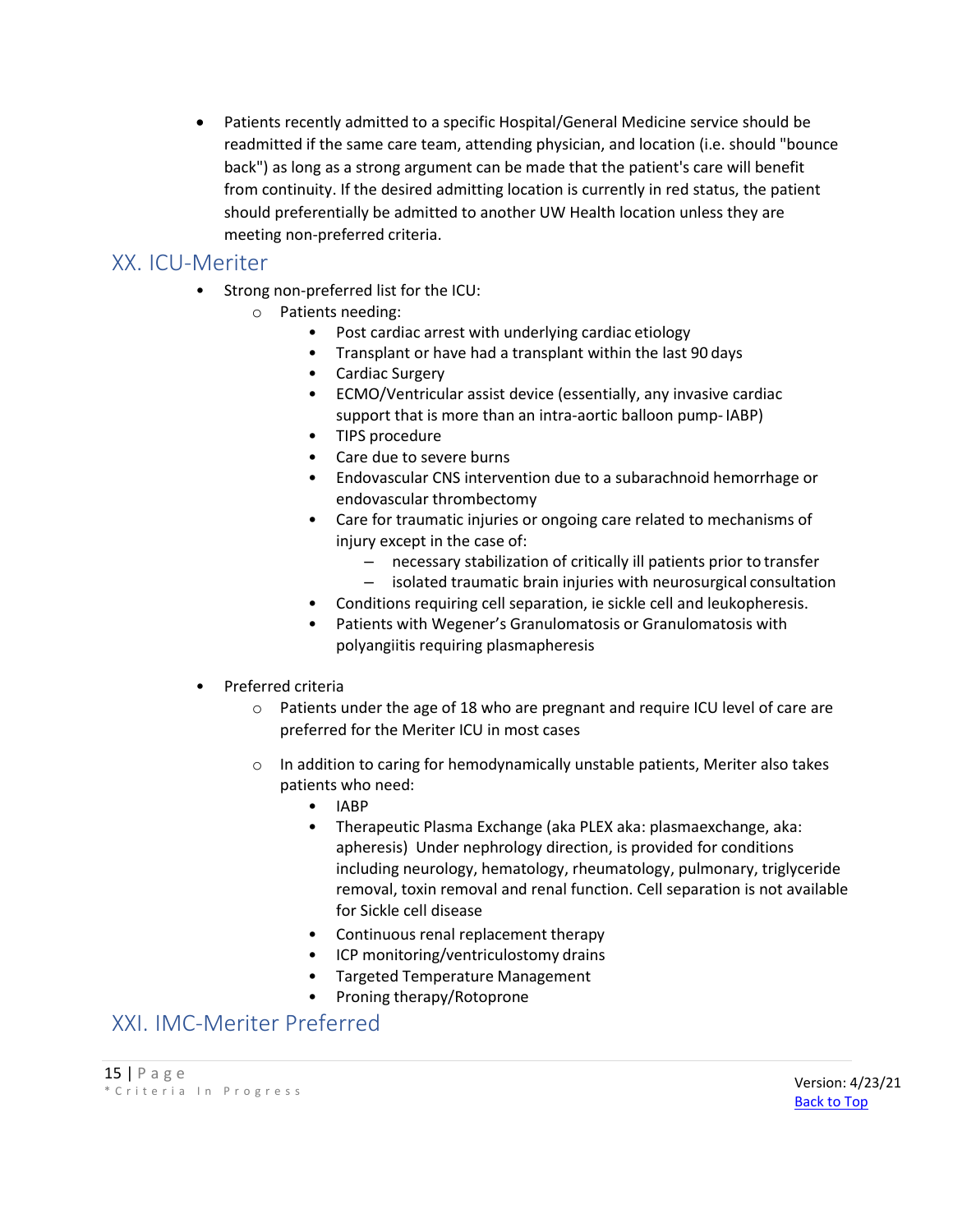- Not Intubated,
- staffed RN 3-1, drips
- minimal titration (this is dependent on the types of drips),
- BiPAP okay
- Hospitalist Managed

#### <span id="page-15-0"></span>XXII. Medical Transplant Kidney

- Patients under the age of 18 are strongly preferred for AFCH
- Patients <12mo out from surgery should preferentially be admitted to UH
- Patients should preferentially be admitted to UH if:
	- o They are experiencing fevers
	- o Have acute renal insufficiency or are not at their baseline renal function
	- o Have unexplained abdominal pain
	- o Have been diagnosed with an opportunistic infection
	- o Have been diagnosed with a post-transplant malignancy
- Patients who do not have any of the above exclusions may be considered for TAC or Meriter Hospitalist service if:
	- o Patient is unlikely to require renal transplant service consultation.
	- o The admitting diagnosis is unlikely to require modification of the patient's immunosuppression.
	- o The admitting diagnosis is unlikely to decrease the patient's renal function.
- If considering admission to Meriter or TAC the case must first be discussed with medical transplant staff physician to determine best care for the patient, followed by the appropriate hospitalist for admission

## <span id="page-15-1"></span>XXIII. Medical Transplant Liver and/or Pancreas

- Patients under the age of 18 are strongly preferred for AFCH
- All liver and pancreas transplant patients should preferentially be admitted to UH
- Patient <3mo out from surgery

## <span id="page-15-2"></span>XXIV. Medical Transplant Lung

- Patients under the age of 18 are strongly preferred for AFCH
- All patients with planned or completed lung transplant requiring admission should preferentially be admitted to UH

## XXV. Minimally Invasive Surgery\*

#### <span id="page-15-3"></span>XXVI. Neurology

- Patients under the age of 18 are strongly preferred for AFCH
- Any patient requiring admission for known or suspected ischemic stroke should be triaged by paging UH "Stroke Staff" prior to admission to UH or Meriter
- Patients with non-stroke complaints requiring admission for neurological issues can be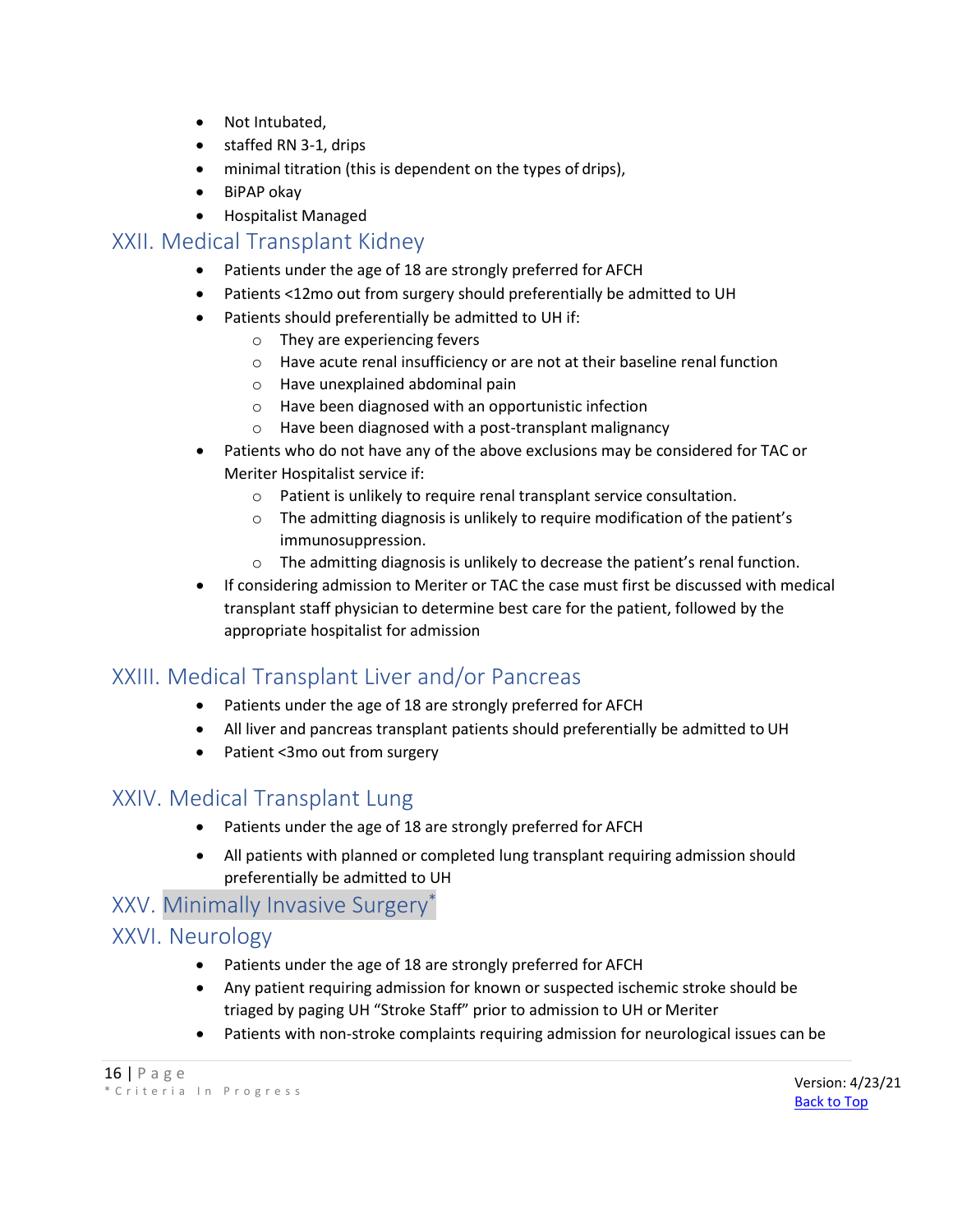preferentially admitted to Meriter except for:

- o Patients in refractory status epilepticus should preferentially be admitted to University hospital
- o Patients with complex neuromuscular disease should preferentially be admitted to University hospital
- Patients with neurological issues needing admission should not preferentially be admitted to TAC

#### <span id="page-16-0"></span>XXVII. Neurosurgery

- Patients under the age of 18 are strongly preferred for AFCH
- Most neurosurgery patients will preferentially be admitted to UH, however patients already in the Meriter ED with the following are usually preferred for admission to UH but may be appropriate for Meriter:
	- o aneurysmal subarachnoid hemorrhage
	- o strokes with need for possible endovascular treatment
	- o Neurosurgical issues with co-morbid conditions that exceed Meriter ICU capability
- Neurosurgery attending should be involved in all regional referrals to determine best location (Meriter or UH)
- Neurosurgery patients are not preferred for admission to TAC

## <span id="page-16-1"></span>XXVIII. Obstetrics and Gynecology

- Patients requiring admission for OB/GYN issues should preferentially be admitted to Meriter
- For any patient under the age of 18 and not pregnant that requires admission or a procedure for a Gynecological condition there is a strong preference for AFCH
- For gyn onc admission see separate playbook section

## <span id="page-16-2"></span>XXIX. Oncology

#### <span id="page-16-3"></span>Non-preferred for admission to TAC

- Patients with solid tumors and:
	- o Neutropenic Fever
	- o Complications from chemotherapy
	- o Require inpatient chemotherapy
	- o Require inpatient radiation therapy
	- o May need an oncology consult

#### <span id="page-16-4"></span>Preferred/non-preferred criteria for Meriter and University Hospital

- Patients should preferentially be admitted to UH oncology service for known or anticipated procedures related to their oncological disease
	- o Colon CA with SBO, pleural catheter placement due to lung CA, GI stenting for GI CA, etc.), or require certain therapeutic procedures such as chemoembolization-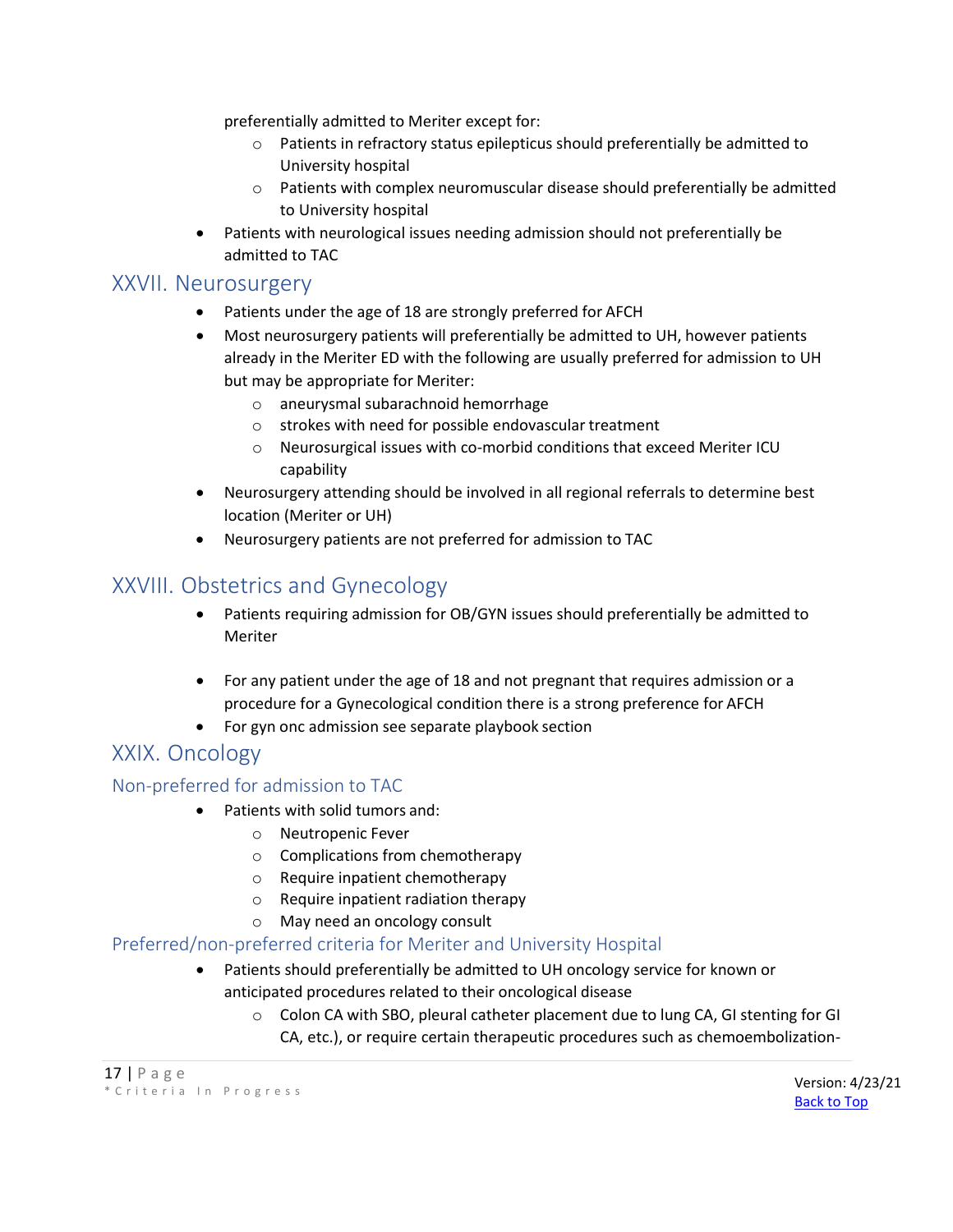except in cases which are to be preferentially admitted to the Hospitalist service

- HCC or lung mass ablations pre for admission to hospital medicine at UH
- o Require inpatient radiation therapy
- Patients with solid tumors and:
	- o Neutropenic Fever
	- o Complications from chemotherapy
	- o Require inpatient chemotherapy
	- o Were referred to UH or Meriter by outside oncologist

Should be preferentially admitted to the hospital associated with their oncologist. Patients should preferentially be admitted to UH oncology service unless followed by one of the following oncologists

- o **Dr. Rob Hegeman**
- o **Dr. David Hei**
- o **Dr. Mike Huie**
- o **Dr. Saurabh Rajguru**
- o **Dr. Amy Stella**

These patients should preferentially be admitted to Meriter hospitalist service with oncology consult.

• Patients under the age of 18 are strongly preferred for AFCH

#### <span id="page-17-0"></span>XXX. Ophthalmology

- Patients under the age of 18 are strongly preferred for AFCH
- Patients needing ophthalmology procedures or consultation are non-preferred for admission to TAC
- Patients needing ophthalmology procedures or consultation are non-preferred for admission to Meriter
- Most patients requiring admission for primary ophthalmology evaluation will be preferentially admitted to UH

## <span id="page-17-1"></span>XXXI. Orthopedics

- Patients under the age of 18 are strongly preferred for AFCH
- Preferred for Admission to TAC Ortho
	- o Infected joint replacement
	- o Isolated wrist, hand, foot, and ankle fractures (per on-call physician)
	- o Non-fracture spine (per on-call physician)
- Preferred for admission to Meriter Ortho
	- o Hip fractures (per call physician)
	- o Isolated foot and ankle fractures (per on-call physician)
	- o Isolated wrist/hand (per on-call physician)
	- o Non-operative stable pelvic fractures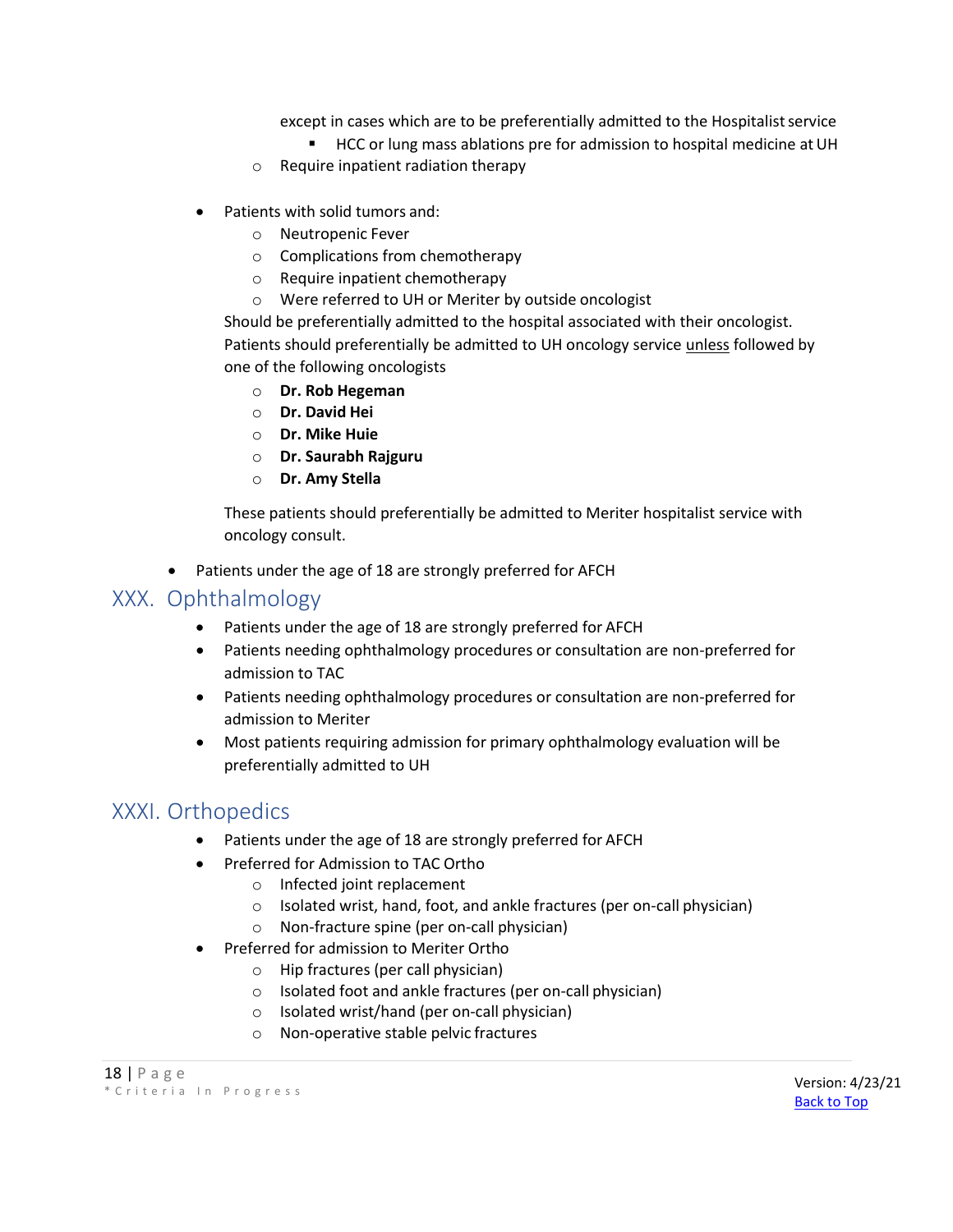- Preferred for Admission to UH Ortho
	- o Trauma (level 1 & 2)
	- o Long bone fractures (femur, tibia, humerus)
	- o Peri-prosthetic fractures
	- o Open fractures
	- o Spine fractures
	- o Pediatric fractures
	- o Pelvic fractures
	- o Elbow fractures
	- o Shoulder fractures
	- o Hip fractures (per on-call physician)
- All admissions should be discussed with on call orthopedic resident/ faculty to determine best care for the patient

## <span id="page-18-0"></span>XXXII. Palliative Care

- Patients under the age of 18 are strongly preferred for AFCH
	- 7 Palliative Care can be provided preferentially by UH and Meriter. Patient preference should be used to determine placement

## <span id="page-18-1"></span>XXXIII. Pediatrics/NICU

- Most pediatric admission should be preferentially admitted to AFCH except:
	- $\circ$  Neonates with Hyperbilirubinemia requiring admission will most commonly be admitted to the general pediatric hospitalist team at AFCH. If the following are present discussion with the AFCH NICU attending should occur for triage prior to placement decision in general care vs NICU:
		- Referring provider anticipates exchange transfusion may be needed
		- Neonate demonstrates vital sign instability
		- Neonate demonstrates excessive irritability
	- o Neonates requiring NICU level of care should be discussed with the AFCHNICU attending for triage prior to placement decision.
		- All neonates being discussed for admission who have been discharged from the Meriter or AFCH NICU within the preceding 7 days should be discussed with the AFCH NICU attending before placement.
	- $\circ$  Pediatric patients who are pregnant and in their 3<sup>rd</sup> trimester may be preferred for admission to Meriter. OB and Pediatrics staff should discuss these cases prior to placement.

#### <span id="page-18-2"></span>XXXIV. Psychiatry

- Psychiatry non-preferred criteria for admissions to TAC
	- o Patients requiring in person psychiatric consultation during admission. (Tele consults are available)
- Meriter and UH have similar psychiatric capabilities and preferred admissions decisions should be based on each site's real-time capability to care for the patient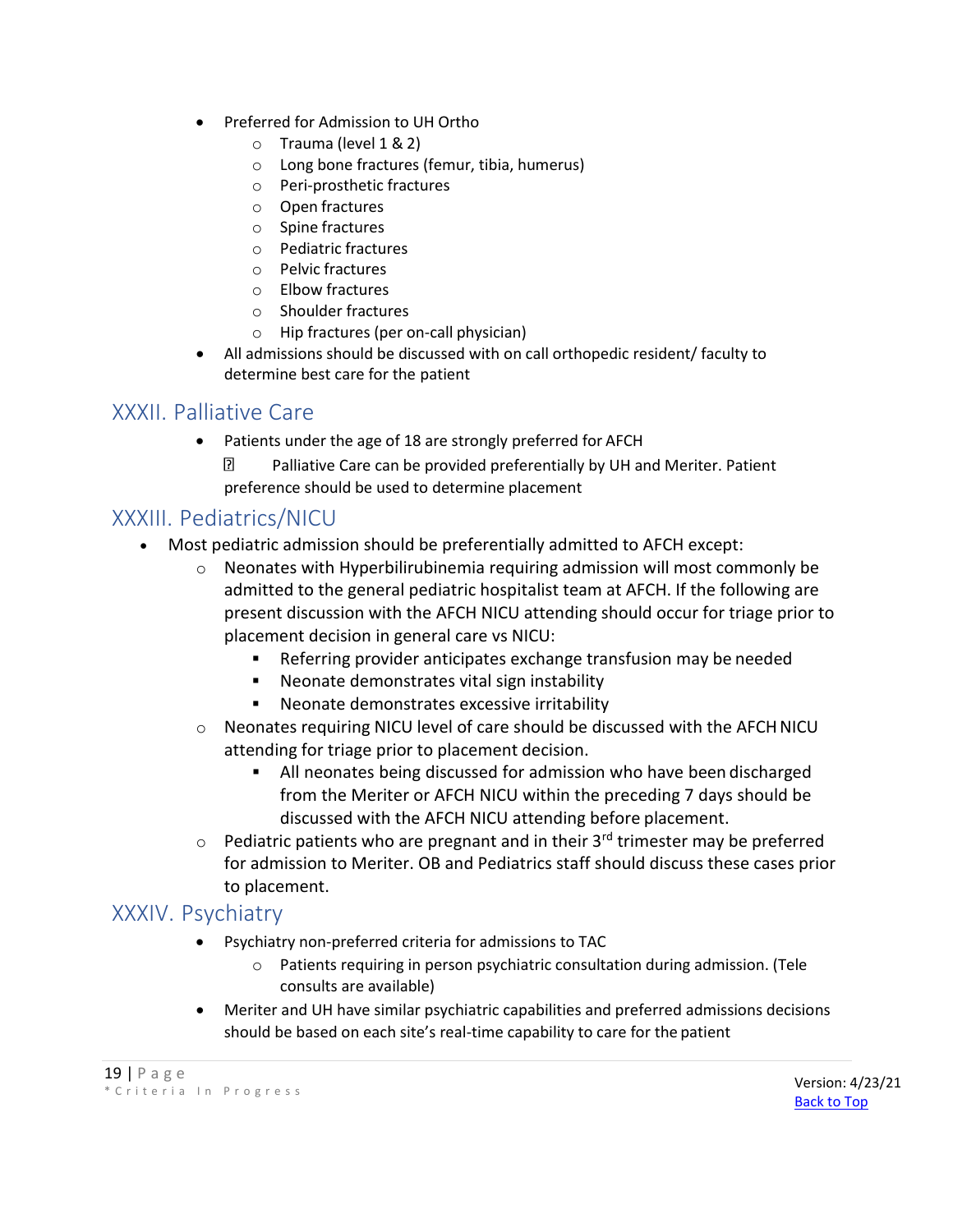• Patients under the age of 18 are strongly preferred for AFCH

#### <span id="page-19-0"></span>XXXV. Rheumatology

Patients preferred for admission to University Hospital

Patients that carry a diagnosis of:

- SLE
- Polymyositis/dermatomyositis
- Scleroderma
- Relapsing polychondritis
- Raynaud's (requiring hospitalization for critical ischemia)
- Behcet's disease
- Vasculitis (except giant cell arteritis)
- Sarcoidosis (neuro/cardiac)
- Any rheumatic disorder with interstitial lung disease
- Antiphospholipid syndrome
- Autoinflammatory diseases (includes FMF, Still's disease, TRAPS, Muckle-Wells, NOMID/CINCA, DADA2)
- Macrophage activation syndrome (MAS)

Patients under the age of 18 are strongly preferred for admission to AFCH

#### **Preferred for admission to TAC or Meriter**

Patients that carry a diagnosis of:

- RA
- Psoriatic arthritis
- Ankylosing spondylitis
- Giant cell arteritis (preferred for Meriter not preferred for TAC)

Patients with the following condition may be preferred for TAC or Meriter after consultation with radiology to determine the availability of MSK ultrasound at the preferred site.

- Gout
- Pseudogout
- Septic arthritis
- Acute mono arthritis

## XXXVI. Surgical Oncology\*

## XXXVII. Thoracic Surgery

- Patients with chest tubes not requiring surgical intervention can be preferentially admitted to Meriter hospital medicine service with consultation from pulmonary medicine
- No patient with or who is likely to require a chest tube should be preferentially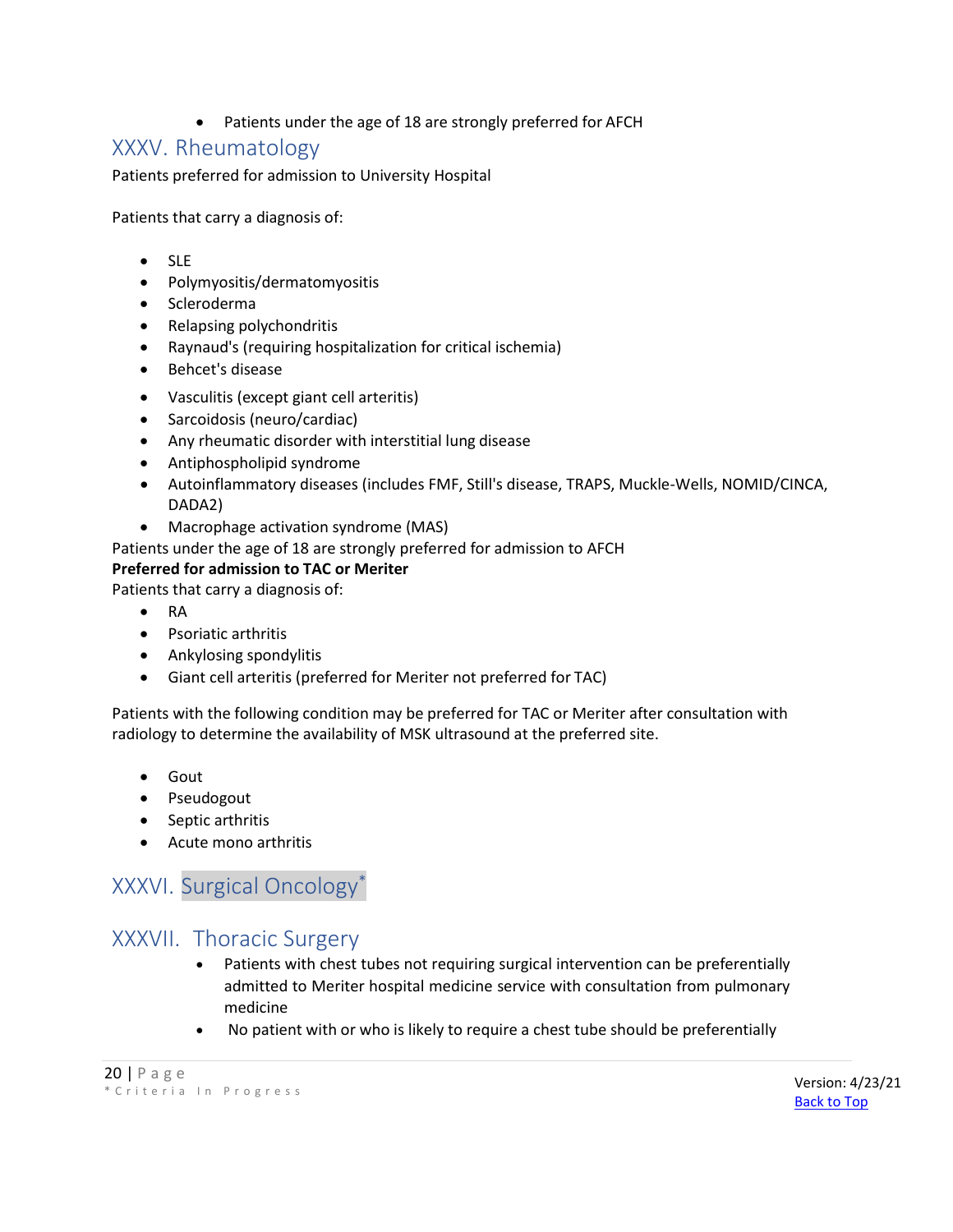admitted to TAC

- Patients being admitted with chest tubes status post recent thoracic surgery or admitted as a complication of thoracic surgery should be preferentially admitted to UH
- Patients in need of possible thoracic surgery should be admitted with strong preference to UH
- Patients under the age of 18 are strongly preferred for AFCH

#### <span id="page-20-0"></span>XXXVIII. Transplant Surgery Cardiac

- All patients with a heart transplant should be preferentially admitted to UH
- Patients under the age of 18 are strongly preferred for AFCH

#### <span id="page-20-1"></span>XXXIX. Transplant Surgery Kidney or Pancreas

- Patients who are <3 months post op from transplant
	- o All should be admitted with strong preference to UH
- Patients under the age of 18 are strongly preferred for AFCH

## <span id="page-20-2"></span>XL. Transplant Surgery Liver

- Patients who are <3 months post op from transplant.
	- o All should be admitted with strong preference to UH

#### <span id="page-20-3"></span>XLI. Trauma Surgery

- Patients seen and evaluated at UH for a traumatic injury being admitted for treatment of the traumatic injury should be admitted with strong preference to UH.
- Patients seen an evaluated at UH who are found to have a traumatic injury but will be admitted predominately for a medical issue should be admitted preferentially to UH and non-preferentially to Meriter or TAC.
- Patients evaluated at TAC who need admission for care of their traumatic injury should be admitted with strong preference to UH.
- Patients evaluated at TAC who are found to have a traumatic injury but require admission for a predominately medical issue can be preferentially admitted to TAC if no other TAC non-preferred criteria are met.
- Patients evaluated at Meriter or come to Meriter through the access center who are found to have a traumatic injury but are being admitted predominately for medical reasons can be preferentially admitted to Meriter or TAC if no other TAC or Meriter nonpreferred criteria are met.

## <span id="page-20-4"></span>XLII. Urology

- No patient requiring urology consult or intervention should be preferentially admitted to TAC
- Urology admissions from the ED should be discussed with urology. Urology attending (Meriter and TAC ED) or Urology adult res ER/Consult (UH ED) to determine preferred admission location.
- In general, the following patients are preferred for Meriter.
	- o They are being admitted from an ED for management of nephrolithiasis.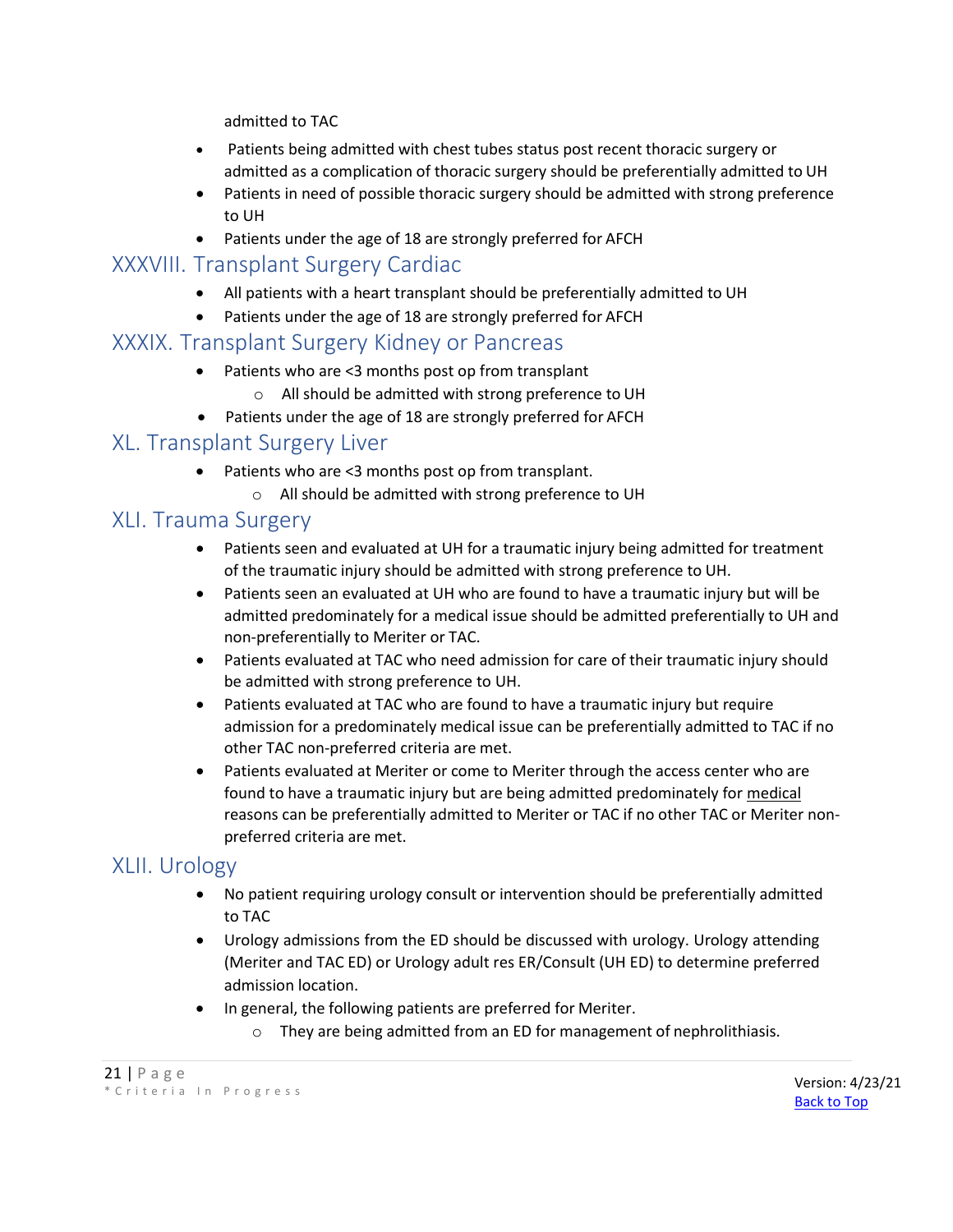- o Patients that are recently post-op from a procedure performed at Meriter.
- o Patient is followed by Meriter urology attending (list below)
	- **Sarah McAchran**
	- **Brian Le**
	- **Tudor Borza**
	- **Chris Manakas**
	- **Craig Kozler**
	- **David Paolone**
- Most Regional Referrals should preferentially be admitted to UH, discuss with on-call urology attending.

#### <span id="page-21-0"></span>XLIII. Vascular Surgery

- Non-preferred for admission to TAC and Meriter
	- o Vascular patients should not preferentially be admitted to TAC
	- o Patients with emergent vascular intervention or operation needs should be with strong preference admitted to UH
	- o Patients with other non-emergent conditions still requiring admission to vascular surgery may be considered for preferential admission to Meriter
- All patients considered for admission to vascular should be discussed with on call vascular surgery attending to determine best care for the patient

## <span id="page-21-1"></span>XLIV. Wound Service

Rationale: "Complex wounds" are wounds that require a specialized wound nurse &/or provider to perform and oversee wound care, wound cares that use extra medications necessitating special monitoring, or if there is a need for a multidisciplinary approach to the treatment (i.e. ortho/plastics/vascular, etc).

- Patients who need to stay at UW:
	- o Burns
	- o Frostbite
	- o Necrotizing fasciitis
	- o TENS
	- o Purpura fulminans
	- o Complex surgical wounds requiring VACs, dressings that the bedside nurse is unable to complete
	- o Wounds with fistulas/ostomies involved in wound area
	- $\circ$  Complex painful wounds requiring extensive wound care and pain control
	- $\circ$  Complex pressure ulcers that require multidisciplinary approach (ortho/plastics interventions in the long run)
	- o LE edema that requires compression wraps (UW or Meriter NotTAC)
- Patients who could go to Meriter:
	- o Complex pressure ulcers that are currently managed by Meriter Plastic Surgeon